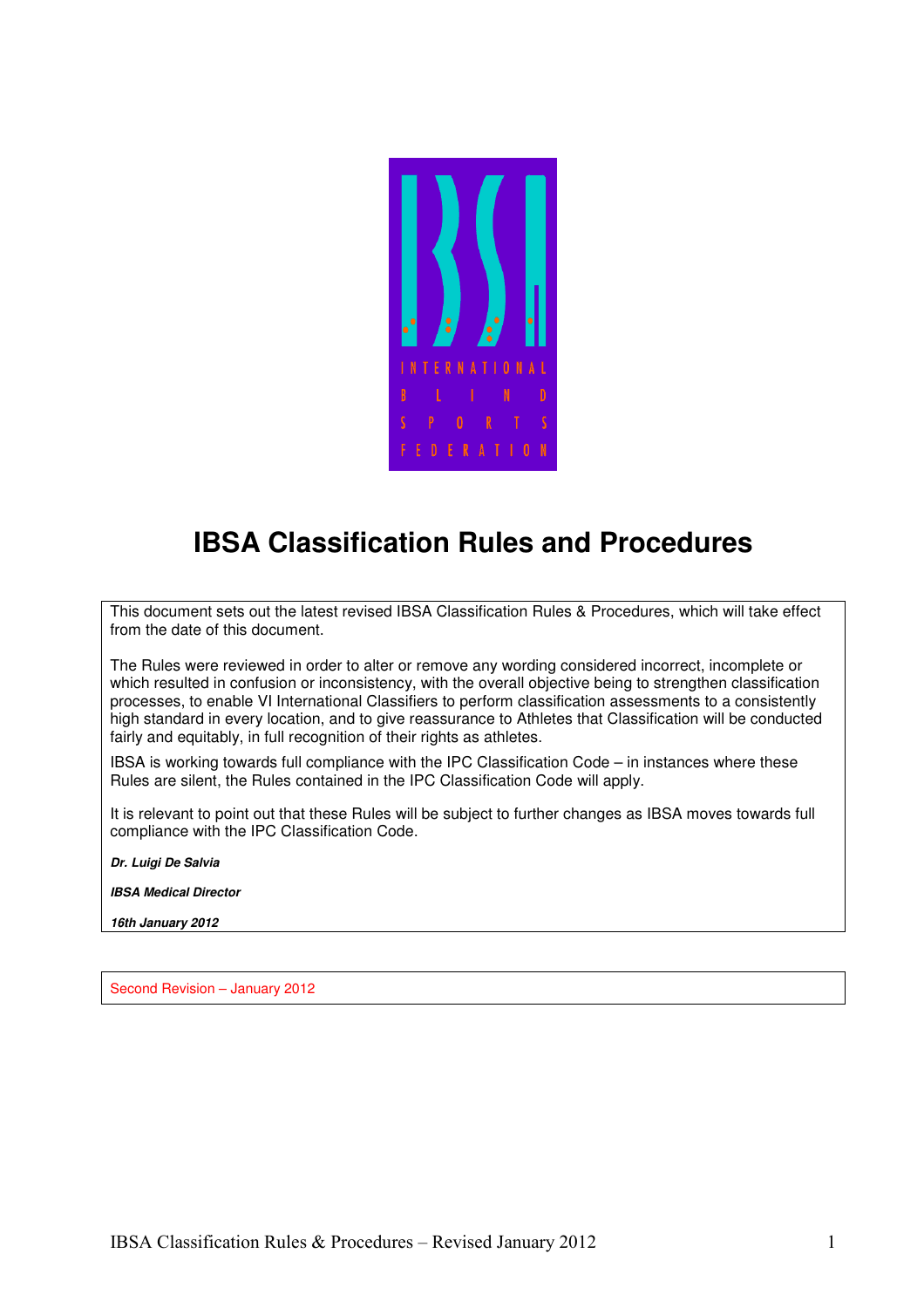| <b>Section</b>  | <b>Topic</b>                                    | Page            |
|-----------------|-------------------------------------------------|-----------------|
| 1               | Introduction                                    | 3               |
| $\overline{2}$  | <b>Eligibility Criteria</b>                     | 4               |
| 3               | <b>Athlete Evaluation</b>                       | 5               |
| $\overline{4}$  | <b>Sport Class Status</b>                       | 6               |
| 5               | <b>Intentional Misrepresentation</b>            | 8               |
| 6               | <b>Classification Personnel</b>                 | 10              |
| $\overline{7}$  | <b>VI International Classifier Profile</b>      | 11              |
| 8               | <b>Codes of Conduct</b>                         | 12 <sup>2</sup> |
| 9               | <b>Protest Policy and Procedures</b>            | 15              |
| 10              | <b>Appeals Policy and Procedures</b>            | 17              |
| 11              | <b>Classification Equipment and Environment</b> | 21              |
| 12 <sub>2</sub> | <b>Medical Diagnostics</b>                      | 23              |
| 13              | Photographs - VI Classification Equipment       | 27              |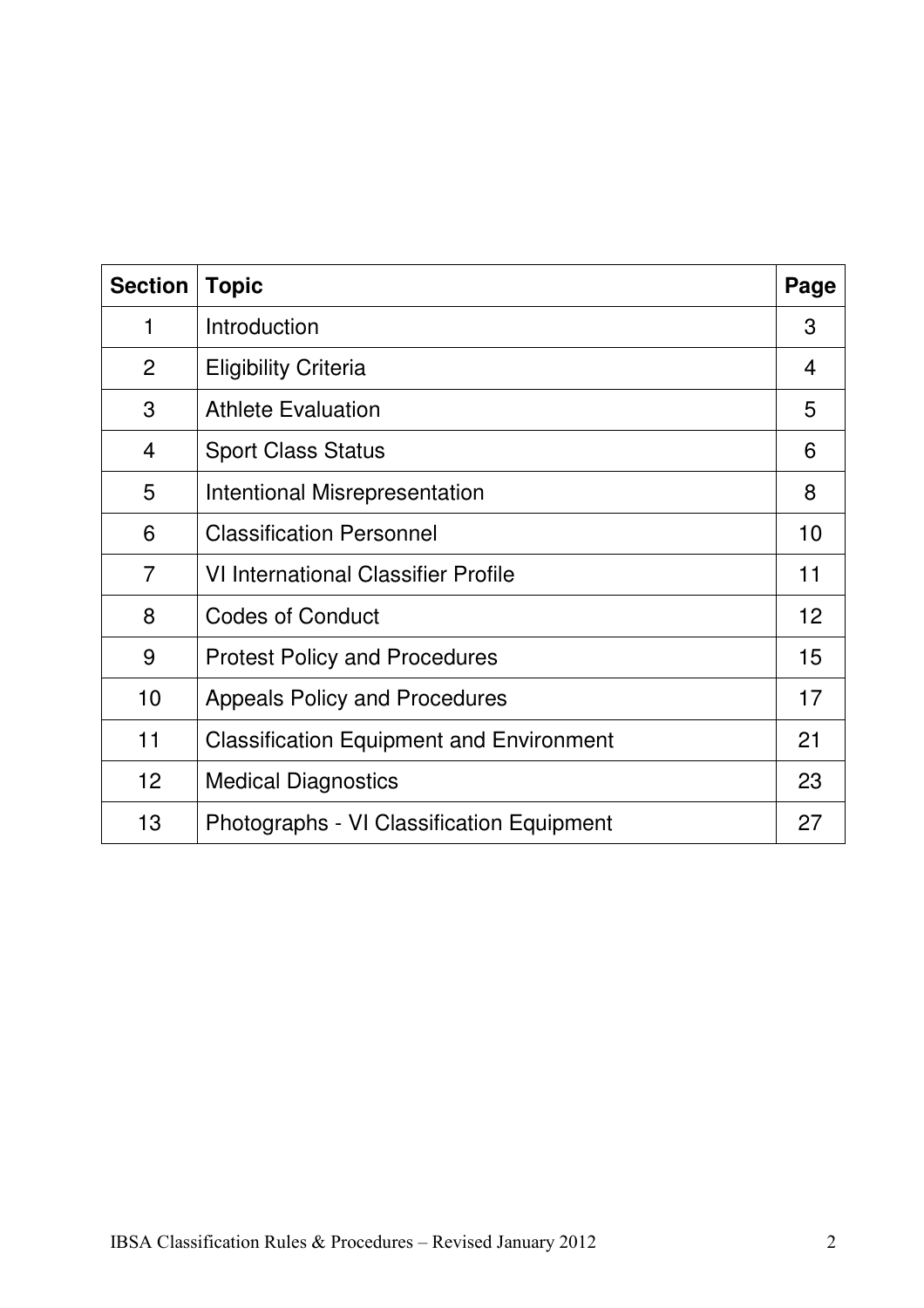## **1 - INTRODUCTION**

Classification provides a structure for Competition. Classification is undertaken to ensure that the Athlete competes equitably with other Athletes.

Classification has two important roles:

- To determine Eligibility to Compete
- To group Athletes for Competition

Classification provides a systematic method for grouping Athletes, according to their visual abilities, into "classes" which act as the framework for competition.

Prior to competing in IBSA-sanctioned Continental or World Championships, Athletes must undergo Classification, carried out by an International V.I. Classification Panel.

It is important to state that the IBSA Classification Rules and Procedures relate only to those Sports governed by IBSA. For Sports that are governed by other International Federations (IF), the Classification Rules of the relevant IF will apply.

It is required, as a condition of membership of IPC, that IFs develop and implement Classification Rules in accordance with IPC Classification Code 2007. IBSA is eager to interact with IFs that have Athletes who are blind or partially sighted, to ensure equitable competition between those Athletes.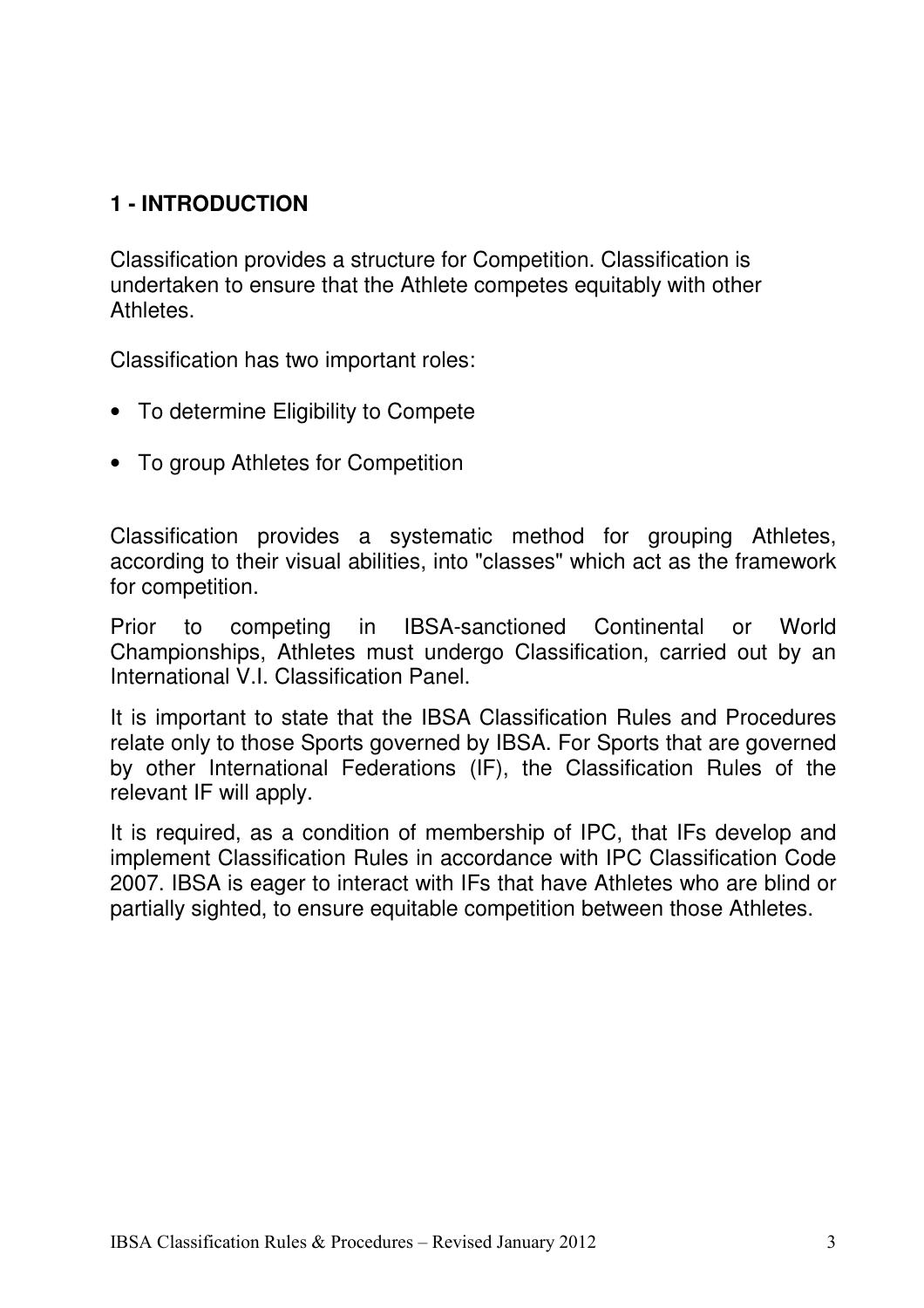## **2 - ELIGIBILITY CRITERIA**

Vision Impairment arises from a variety of conditions - genetics, prenatal developmental issues, or from illness or trauma.

Vision Impairment occurs when there is damage to one or more of the components of the vision system, which can include:

- impairment of the eye structure/receptors
- impairment of the optic nerve/optic pathways
- impairment of the visual cortex

Athletes are required to present a fully completed Medical Diagnostics Form prior to classification ; Athletes who do not present a fully completed medical diagnostics form will not be classified.

2.1 - Definition of Visual Classes

The determination of visual class will be based upon the eye with better visual acuity, whilst wearing best optical correction using spectacles or contact lenses, and/or Visual Fields that include central and peripheral zones.

B1

Visual acuity poorer than LogMAR 2.60

B2

Visual acuity ranging from LogMAR 1.50 to 2.60 (inclusive) and/or

Visual field constricted to a diameter of less than 10 degrees

B<sub>3</sub>

Visual acuity ranging from LogMAR 1.40 to 1 (inclusive)

and/or

Visual field constricted to a diameter of less than 40 degrees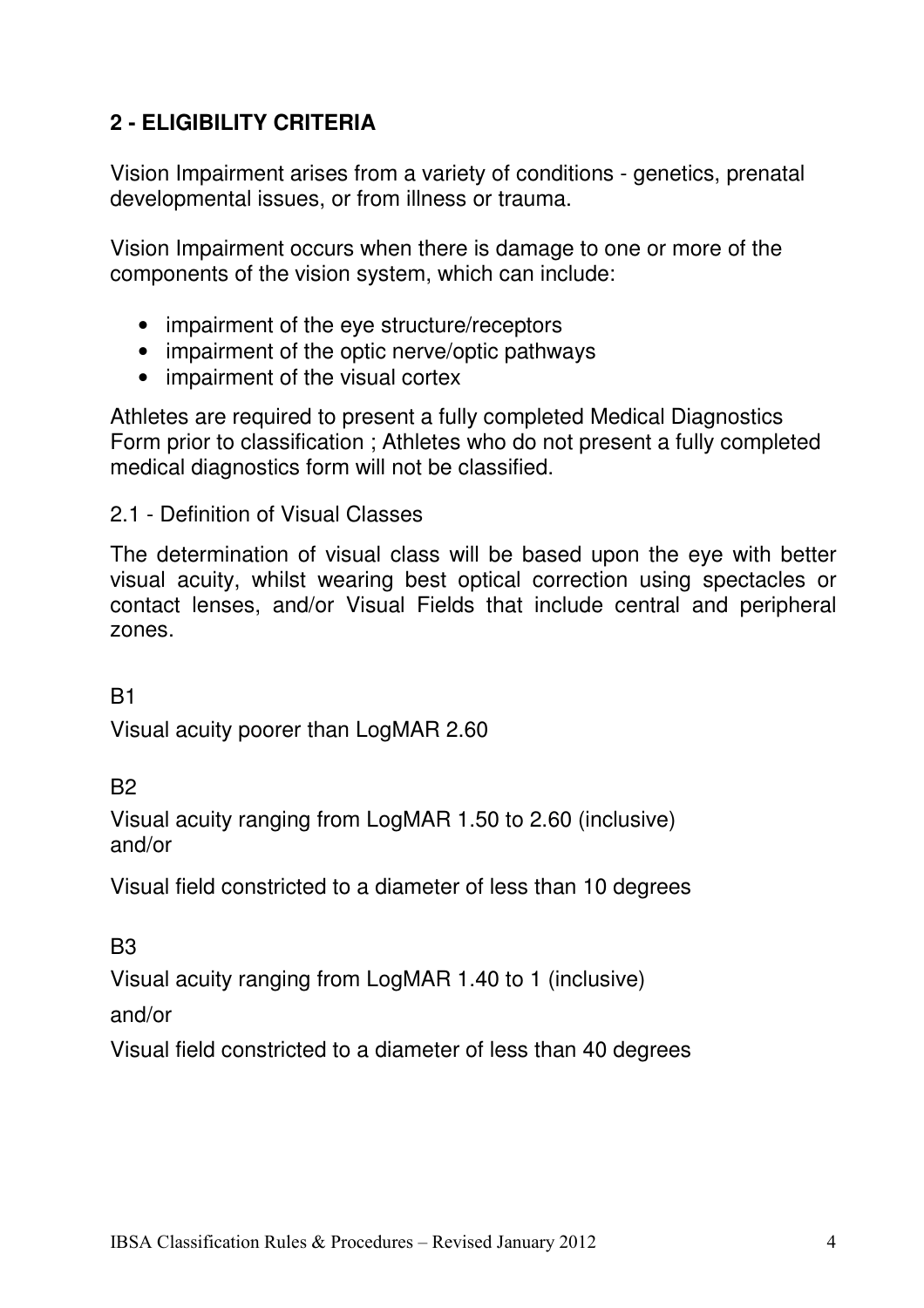## **3 – ATHLETE EVALUATION**

The Athlete must appear for Classification at the appointed time, prepared to be fully assessed by the Classification Panel, with their passport or other acceptable photographic evidence for identification purposes.

- Athletes must sign the Consent to be Classified Form prior to classification.
- The Athlete's photograph may be taken for Classification education purposes.
- If the Athlete has a health condition that will impair their ability to be classified, the Chief Classifier may, at their discretion and time permitting, re-schedule the evaluation. Ultimately, if the Athlete does not have a Sport Class and a Sport Class Status they will not be eligible to compete at the competition.
- Athletes may appoint one person to accompany them during classification. This person should have an understanding of the Athlete's impairment and sport performance. If required, the person may be asked by the classifiers to assist with communication.
- Should the Athlete require the presence of a translator, such individual (provided by the Athlete) will also be permitted to attend.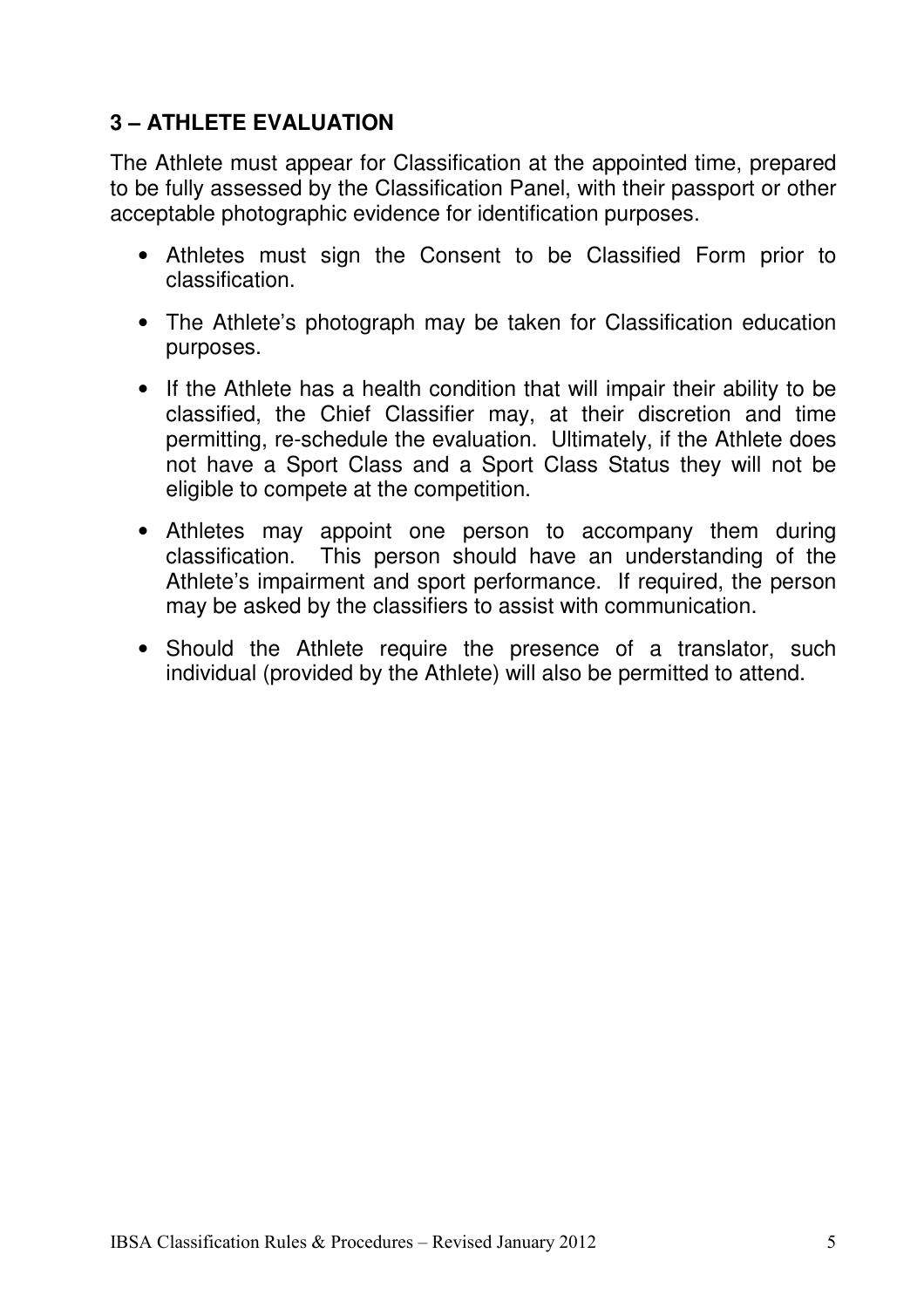## **4 – SPORT CLASS STATUS**

The purpose of the Sport Class Status model is to assist Classifiers to identify those Athletes whose visual ability is consistent over time, and those whose visual ability may change over time.

As a result, the following Statuses have been established, informed by the above factors:

### 4.1 – Confirmed (C)

Confirmed is a designated Status for Athletes who have completed a V.I. International Classification evaluation. Confirmed Status implies that the Athlete's visual ability is not likely to change over time. This Status will be assigned to Athletes with a permanent, unchangeable condition.

 $4.2$  – Review  $(R)$ 

Review is a Classification Status for Athletes who require:

a. Re-evaluation; or who

b. Have a fluctuating or changing condition that affects their vision, requiring them to be re-assessed at a later stage. If their vision does not change significantly after a prolonged period, and their sight class does not change, the Athlete may be assigned confirmed status.

c. Are assessed for the first time as a New (N) Athlete. However, if in the opinion of the Classification Panel, the eye condition of a New (N) Athlete will not change over time, they may be assigned the Status of Confirmed  $(C)$ .

If the Status of Review is assigned, the Athlete may compete at the event where the Classification took place; however, they must be reassessed before any subsequent competition.

Where an athlete is assigned Review with a year (e.g. Review 2014), it means they must be reassessed at their first event in that calendar year.

Review (R) Status may be assigned to Athletes whose diagnosis has not been proven by the evaluation process. In such cases, the Athlete will be expected to present the results of further diagnostic tests (e.g. Electrophysiology; Visual Fields; Computer Tomography), before the next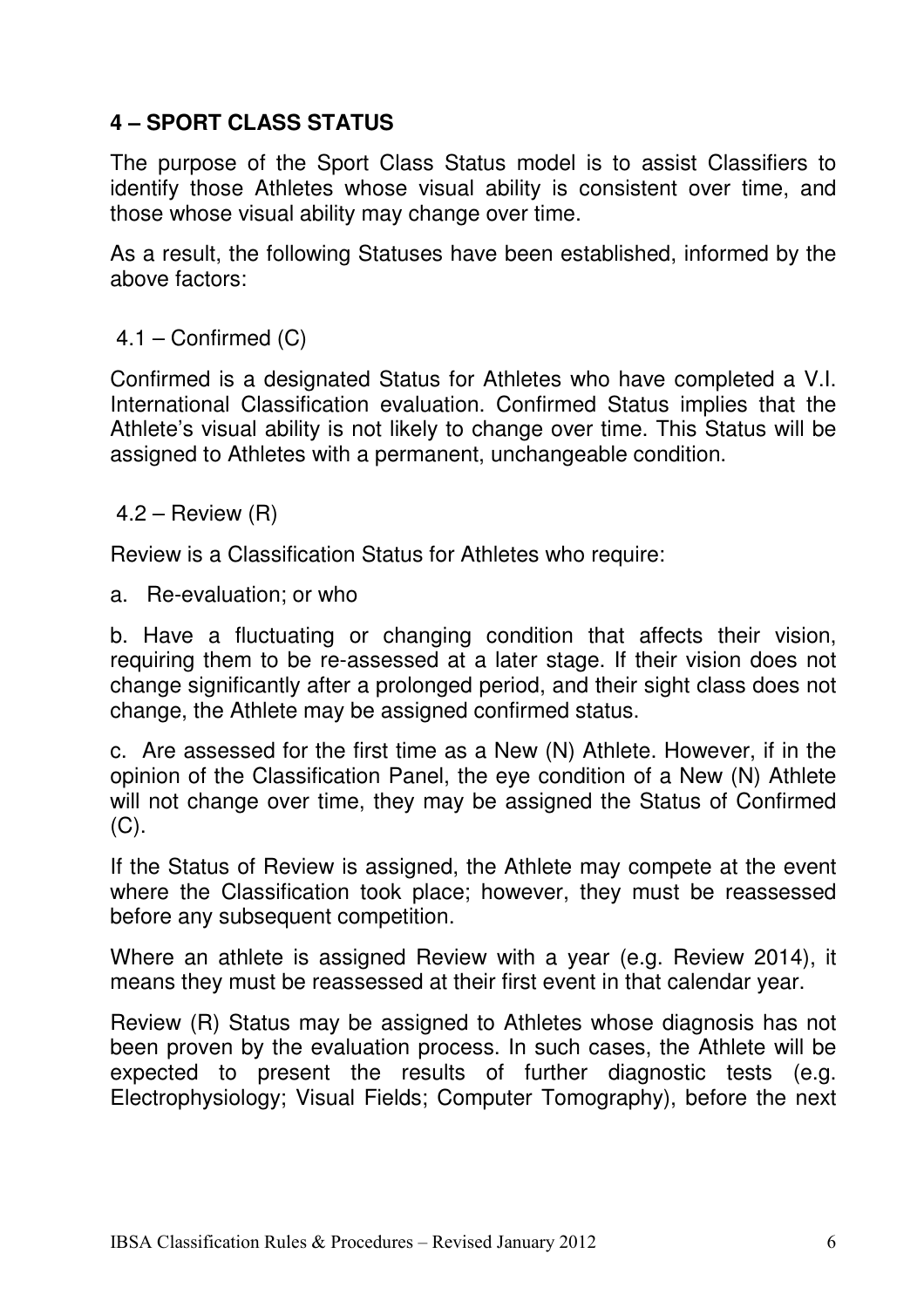classification opportunity for a sport class status to be assigned. Once the diagnosis has been verified, further re-evaluation may necessary in order to verify stability of the condition.

Review Status is at the discretion of the Classification Panel, depending on fluctuating or variable conditions.

### $4.3 - New (N)$

New Status is for Athletes who have never been Classified before.

### 4.4 - NE

Not Eligible – Visual acuity better than LogMAR: 1.0 (6/60) and visual field diameter equal to, or greater than, 40 degrees.

This Class is assigned to an Athlete who does not meet the minimum visual impairment criteria. NE Athletes are not permitted to compete in IBSAsanctioned competitions.

Athletes with a degenerative condition, and who do not currently meet the eligibility criteria, may do so at a future date. It is the responsibility of the relevant IBSA member, NPC or IF to provide medical documentation showing a change in the level of vision of the Athlete and submit a request for the Athlete to be re-evaluated subsequently.

### 4.5 – Ineligibility Re-Evaluation

When a Sport Class Status of Not Eligible is assigned to an Athlete by a Classification Panel, the Athlete will be required to undergo examination by a second Classification Panel. Should that Classification Panel confirm the original status (NE), the Athlete will not be permitted to compete at that competition and will have no further opportunity to Protest; ; the verdict of the second Classification Panel is final.

If an Athlete is deemed ineligible for competition under the IBSA Classification Rules, this does not question the presence of a genuine impairment. This is solely a ruling on the eligibility of the Athlete to compete under the Sport Rules of IBSA or the relevant IF, where IBSA is providing Classification for that IF.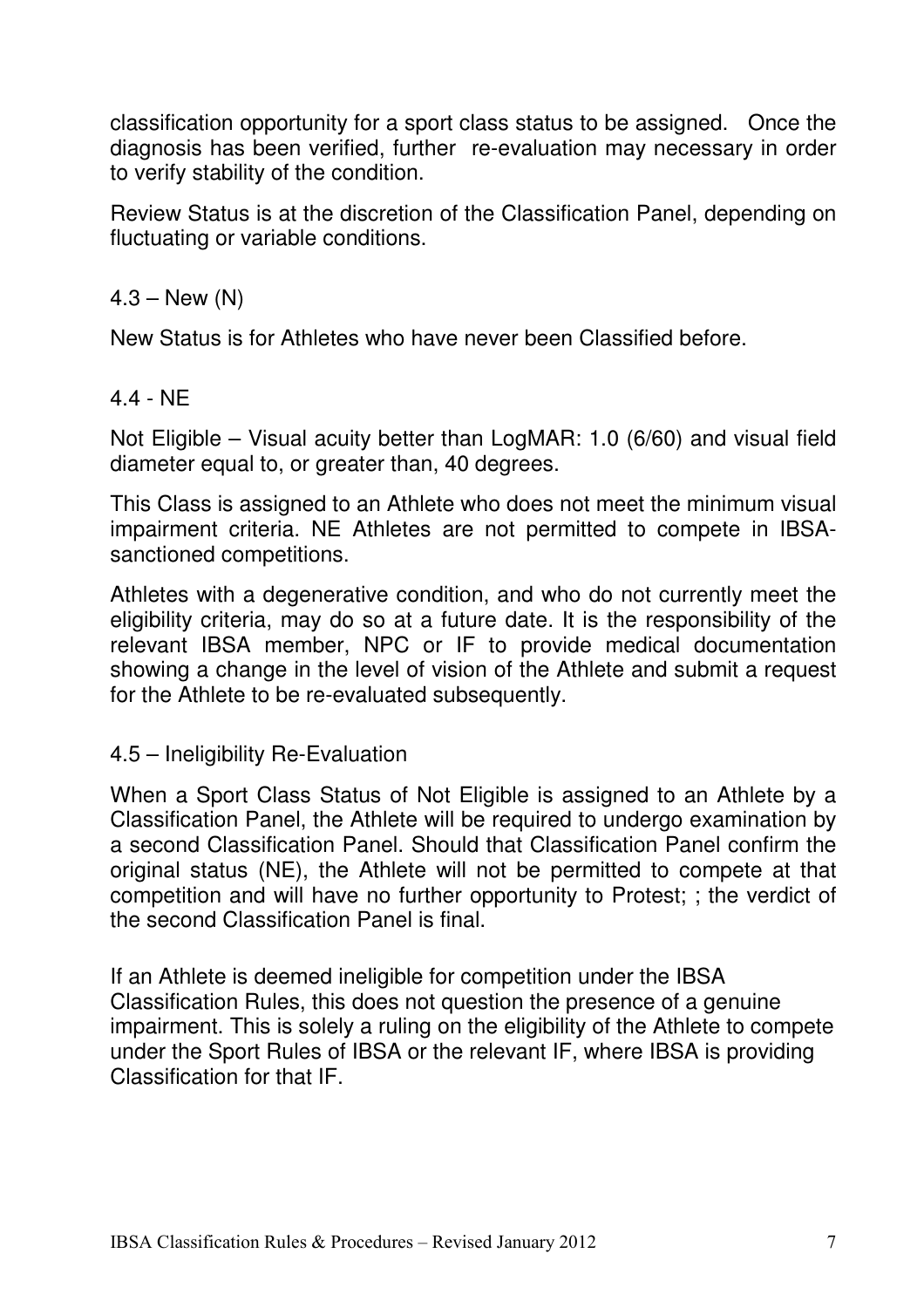## **5 – INTENTIONAL MISREPRESENTATION**

An Athlete who, in the opinion of the Classification Panel, is intentionally misrepresenting their level of visual ability will be considered to be acting in violation of the IBSA Classification Rules.

The Athlete, and possibly support personnel, will be counselled by the Classification Panel of the need to try their best, and that they must not misrepresent their abilities, or the Classification will be terminated.

If an Athlete intentionally misrepresents their abilities, the Athlete will not be assigned a Sport Class or Sport Class Status and will not be permitted to compete at that competition.

In addition:

- The Athlete will not be permitted to undergo further evaluation in that sport for a minimum of two years from the date on which the Athlete intentionally misrepresented their abilities.
- The Chief Classifier will remove the Sport Class and Sport Class Status assigned to the Athlete from the IBSA Classification Master List.
- The Athlete will be assigned the Status of IM (Intentional Misrepresentation) in the IBSA Classification Master List.
- The Athlete will not be permitted to undergo any further evaluation for any Sport within IBSA for a period of two years from the date on which the Athlete intentionally misrepresented their abilities.
- An Athlete who, on a second and separate occasion, intentionally misrepresents their abilities, will receive a lifetime ban from all IBSA competitions and will be subject to other sanctions deemed appropriate by IBSA.
- 5.1 Consequences for Athlete Support Personnel

Athlete Support Personnel who assist or encourage an Athlete to fail to attend Athlete evaluation, to fail to cooperate, to intentionally misrepresent abilities, or disrupt the evaluation process in any way, will have sanctions imposed by IBSA.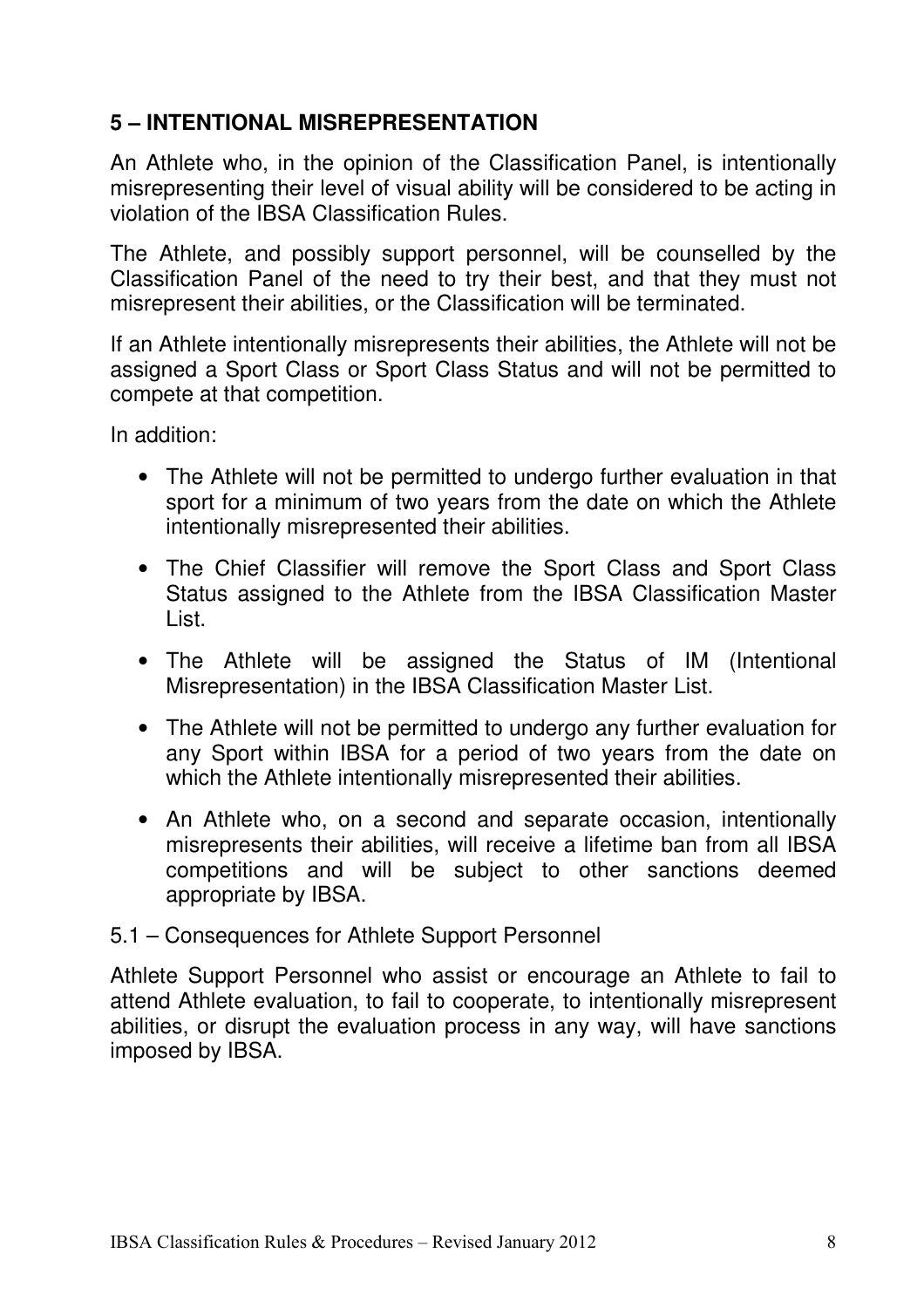Those who are involved in advising Athletes to intentionally misrepresent abilities will be subject – at a minimum - to the same level of sanctions as those imposed on the offending Athlete.

In these circumstances, reporting the Athlete Support Personnel immediately to the IBSA Head of Classification is a vital step in deterring intentional misrepresentation by an Athlete.

### 5.2 – Consequences for Teams

If an Athlete (who is taking part in a team sport) is deemed Not Eligible/IM to compete, in violation of sections above, they may not be replaced by a substitute.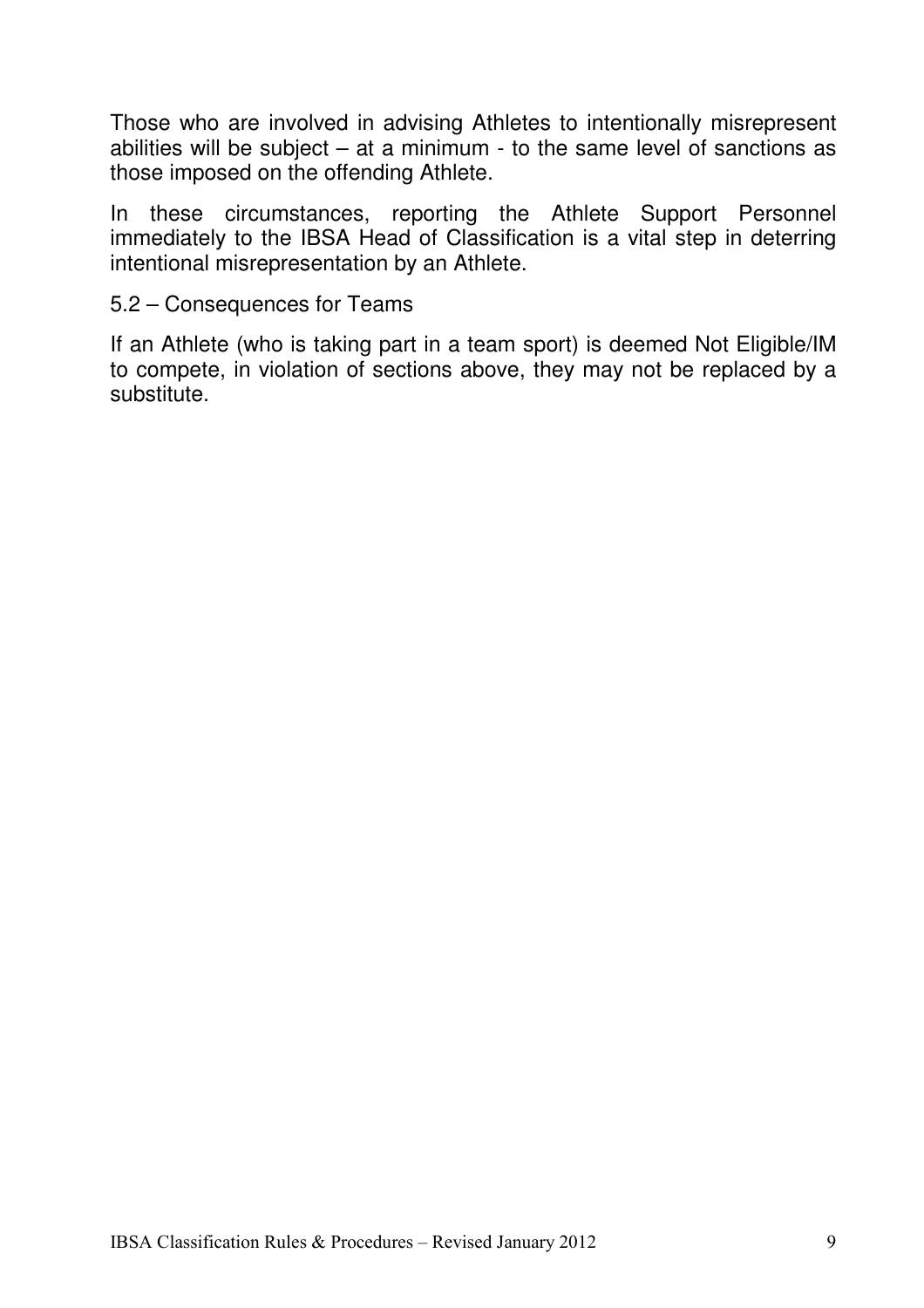## **6 – CLASSIFICATION PERSONNEL**

6.1 VI International Classifier

A VI International Classifier is a person authorised by IBSA to evaluate Athletes, whilst serving as a member of a Classification Panel. The duties and responsibilities of a VI International Classifier are outlined in Classifier Training and Certification.

VI International Classifiers are trained and certified by IBSA/IPC in accordance with guidelines contained in Classifier Training and **Certification** 

### 6.2 Classification Positions

Head of Classification

The Head of Classification is a Classifier with responsibility for the direction, administration, co-ordination and implementation of Classification matters in IBSA.

Chief Classifier

The Chief Classifier is a Classifier responsible for the direction, administration, co-ordination and implementation of Classification matters at a specific Competition.

Classification Panel

A Classification Panel is a team of Classifiers appointed for a particular competition to determine Sport Class and Sport Status of Athletes.

Each V.I. Classification Panel must include a minimum of two Classifiers, in order to ensure that IBSA has the capacity to deal with potential Protests, in addition to its Classification responsibilities.

During the competition, members of the Classification Panel must decline to undertake responsibilities that are not directly connected with Classification.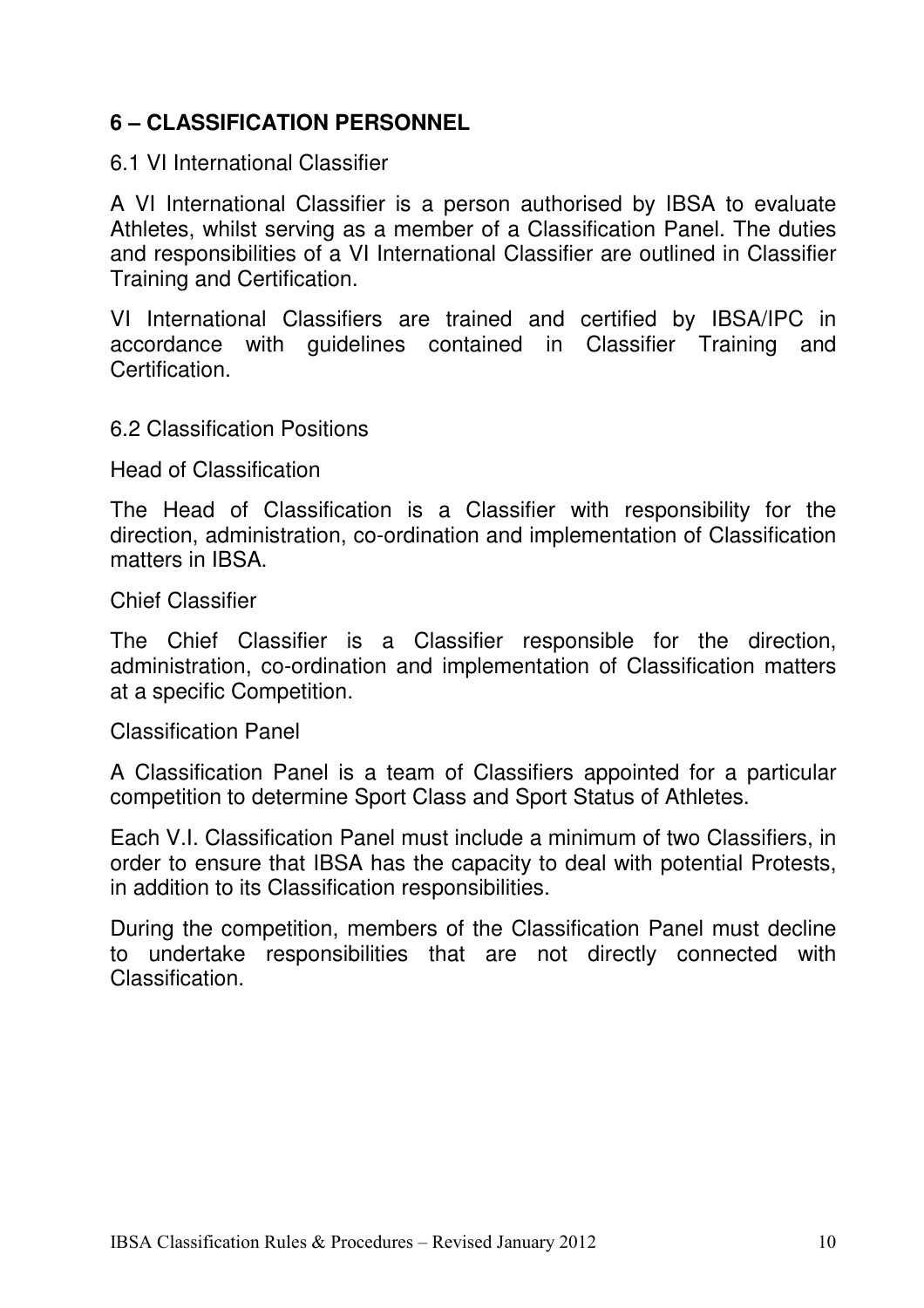## **7 – V.I. International Classifier Profile**

Acknowledging the uniqueness of the skills inherent in each practitioner, the following recommendations are made:

Prospective Classifiers must be either:

- A. Ophthalmologist (with experience in low vision)
- Or
- B. Optometrist (with experience in low vision)

Other qualifications will be considered valid only in exceptional circumstances, solely at the discretion of the IBSA Head of Classification.

A V.I. International Classification Panel must include at least one Ophthalmologist.

In addition, a Chief Classifier must be an Ophthalmologist, specialising in low vision.

A prospective Classifier, having successfully performed Classification under the guidance and supervision of a Certified VI International Classifier (and having successfully completed an official IBSA-IPC V.I. Classification Training Course), will then be recognised by IBSA and IPC as an official VI International Classifier.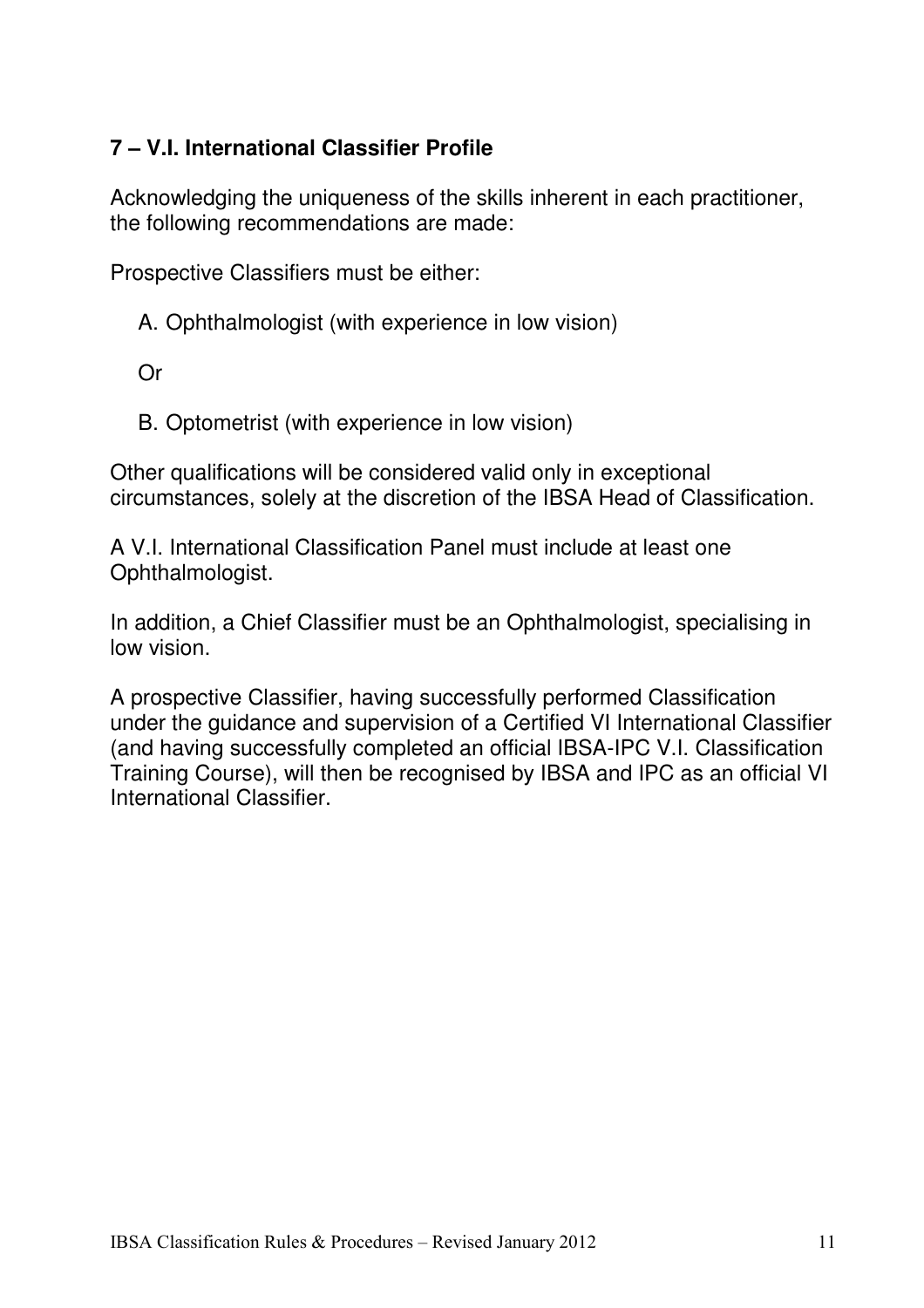## **8 - CODES OF CONDUCT**

#### Introduction

This section outlines the specific requirements of Athletes, Athlete Representatives and Classifiers during the classification process.

The specific requirements acknowledge the rights of all Athletes to a fair, proper and respectful process for Classification in accordance with the level of their disability.

The purpose of the Codes of Conduct is to ensure that the process is carried out in a friendly, efficient, non-confrontational atmosphere - and is as unintrusive as possible for the Athlete.

Privacy is essential, and the results of the examination process are confidential.

Sport Class and Sport Class Status will be published.

8.1 - Athlete Code of Conduct

The Athlete should appear for classification in clothes suitable for wearing during the examination process.

The Athlete must be honest and provide complete and accurate information when presenting the history of their impairment, and in response to questions from members of the Classification Panel.

The Athlete must acknowledge that they have signed the Classification Consent Form as part of their entry to the Classification process. The Athlete must co-operate willingly in the Classification process at all times.

The Athlete must be aware of the consequences of their being either uncooperative or of demonstrating that they are minimising, disguising or distorting their level of visual ability.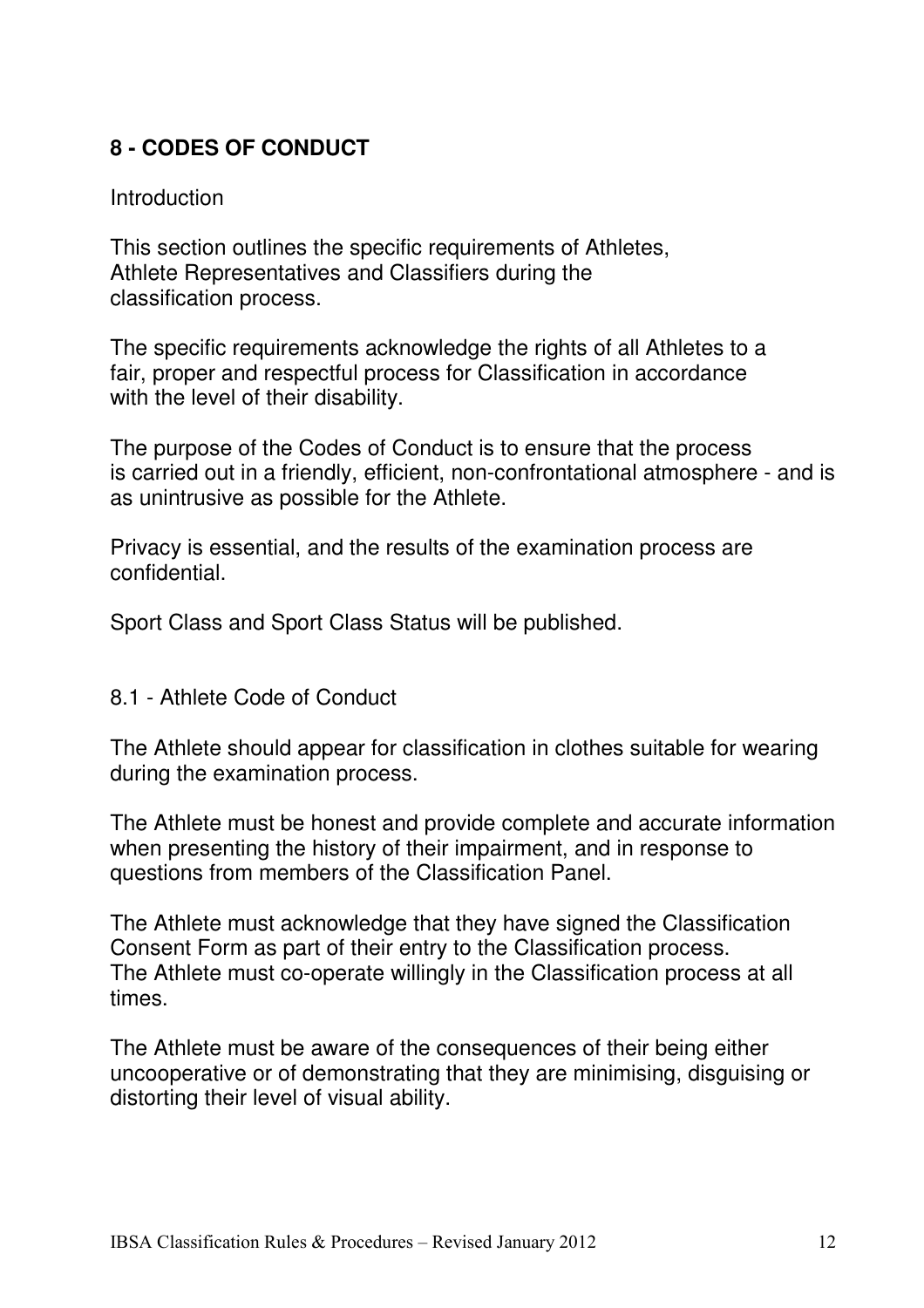Where such behaviour is displayed during the Classification Process, the Athlete will be requested to take some time out for reflection, and to return within the following 30 minutes. If, during the subsequent evaluation, the Athlete continues to refuse to cooperate, they will be assigned the Class of Intentional Misrepresentation (IM) and will not be permitted to compete at that competition (refer to section 5 Misrepresentation, for further details).

## 8.2 - Athlete Support Personnel Code of Conduct

One support person or coach is permitted to accompany the Athlete during the Classification process.

At appropriate times, representatives may be involved in discussions with members of the Classification Panel. These discussions may include the history of the athlete's impairment.

Athlete Support Personnel will be requested to sign an agreement indicating that they will promise:

- Not to disclose confidential medical information about the Athlete, which they become aware of during Classification:
- That they will conduct themselves appropriately; that they will not, and have not, encouraged the Athlete to misrepresent in anyway;
- That they are not aware of anyone who has counselled the Athlete to misrepresent;
- That if they become aware or suspicious that the Athlete is misrepresenting, or not showing their full ability during the Classification process, they will notify the Classification Panel;
- To counsel the Athlete to provide full and accurate information, and cooperate fully with the Classifiers;

Athlete support personnel must conduct themselves in a professional and appropriate manner at all times. Aggressive behaviour is never acceptable and will not be tolerated.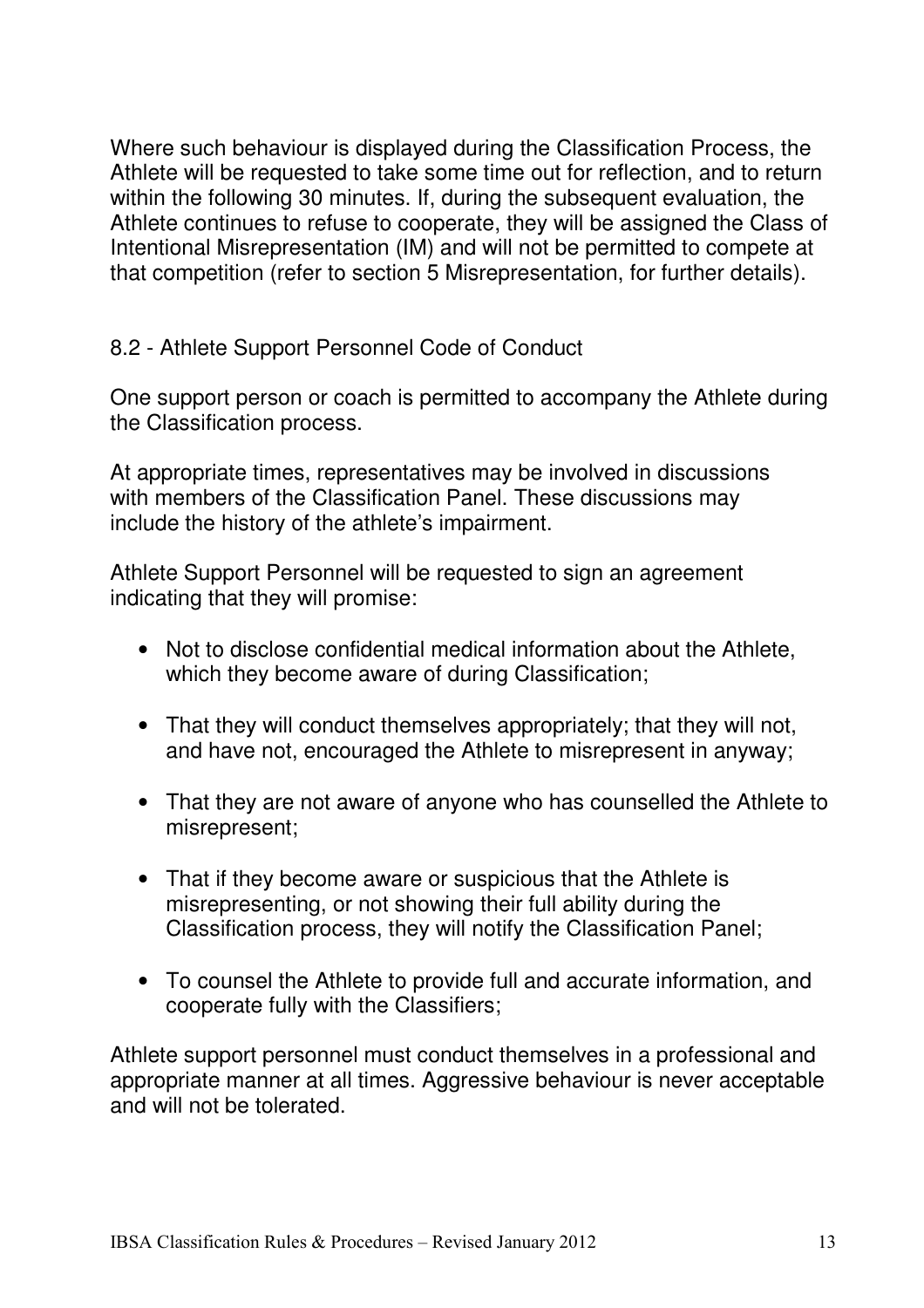### 8.3 - Classifier Code of Conduct

Classifiers must wear appropriate identification at all times, particularly in the Classification Area and at the Competition Venue.

Within the examination rooms, Classifiers will wear either uniforms provided, or clothing appropriate for performing their responsibilities as Classifiers.

It is never permissible to wear national uniforms, pins, or any identification related to any specific country.

Only in exceptional circumstances will a Classifier be permitted to Classify an Athlete from his/her country.

The Classification process must be conducted in a professional and efficient manner, and the assessments must be respectful of the Athlete.

The approved Classification Result Form will be completed after the Classification of each athlete. The Athlete and their support personnel will be informed of the result in writing, and will also be informed of their right to Appeal.

The information gathered at the time of Classification will be made available to the Chief Classifier. Games officials will also have access to information required for the purpose of organising the sport specific competition. The list of Classifications from each session (of Classification) will be published in a manner that has been already announced to the Chef de Missions of all teams at the Competition.

The production of Classification Results Forms for each NPC/Federation will take place once the Athlete has been assigned a Confirmed (C) Class, or an (R) Class with a date.

Athletes will be informed of the right of their National Federation or IF to Appeal the decision.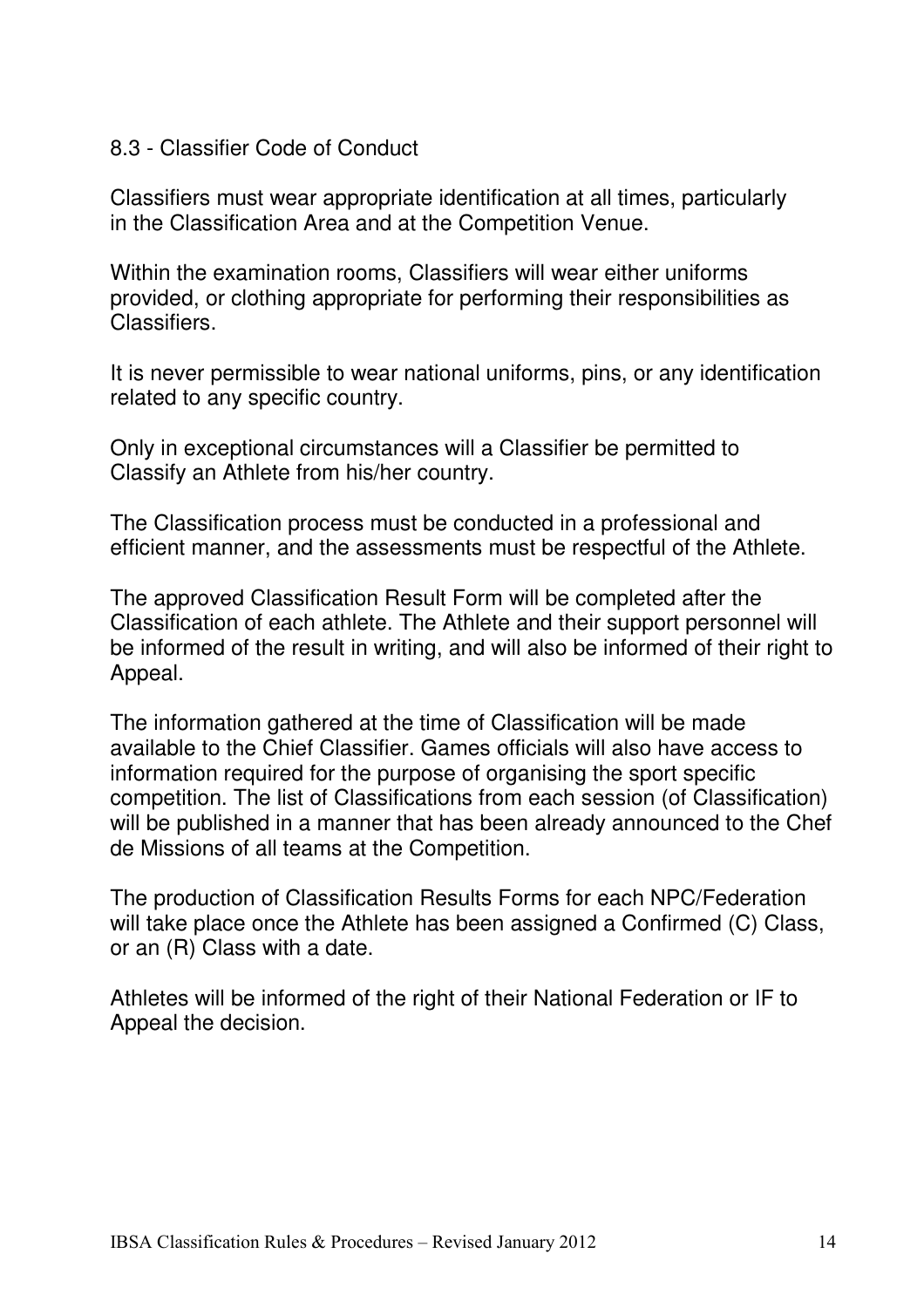## **9 – Protest Policy and Procedures**

### Protest

The term "Protest" refers to the procedure by which a formal objection to an Athlete's Sport Class is made, and the method by which the Protest is subsequently resolved.

### Protest Procedure

Protests concerning the Classification of an individual Athlete may be lodged, by his/her National Federation, by another National Federation competing at the event or by the Chief Classifier, under exceptional circumstances. A Protest will be subject to prior payment of a fee of €100, payable by the party lodging the Protest. Should the Protest be upheld, this fee will be reimbursed; should it be rejected, the fee will be forfeited.

The Chief Classifier will receive the protest form and review its merits, including discussions with the relevant Classification Panel. The protest may be either accepted as valid, or rejected as being without merit.

During the Protest Procedure, the Athlete will be reassessed by an official Classification Panel (composed of Classifiers who did not take part in the original Classification process of that athlete).

The Athlete undergoing Classification must be accompanied by one more person of their choice, from their own delegation. This person may only participate in the Classification process when requested to do so by the Classification Panel. Should the Athlete require the presence of a translator, such individual (provided by the Athlete) will also be permitted to attend.

Athletes must cooperate at all stages during the Classification Procedure. Failure to cooperate fully during the classification process will result in an Athlete being disqualified from the competition.

The decision of the Protest Panel is final.

A Protest during the Classification Evaluation period must be lodged within one hour of the end of the session during which the Athlete was Classified.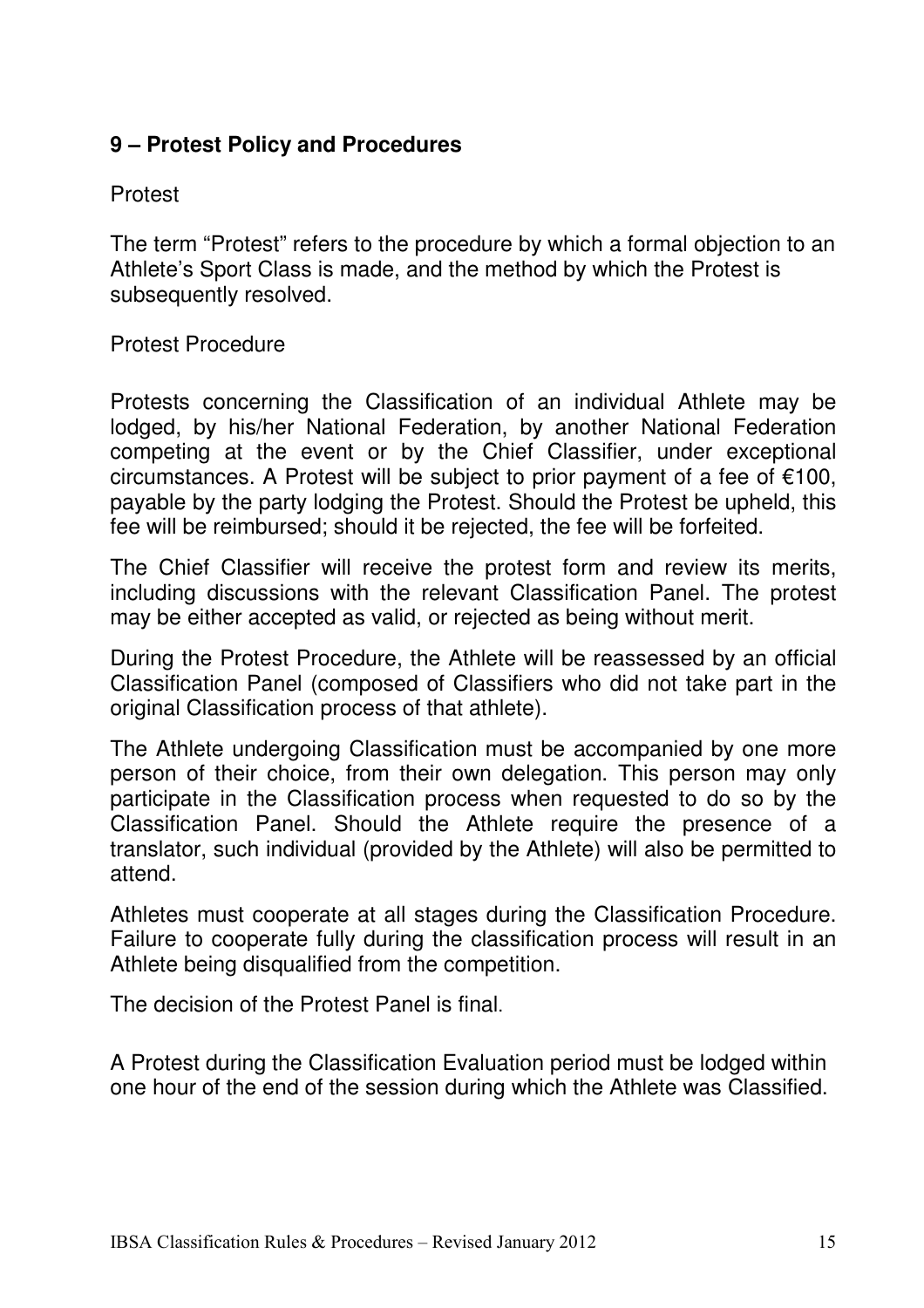In the event of a Protest being lodged, IBSA will ensure that the Protest Procedure is put in place, and that the Athlete involved is Classified as soon as possible, in order to minimise impact on competitions. The outcome of the Protest Procedure will be deemed by all parties involved to be final, binding and not subject to further Protest (except by the Chief Classifier).

Protests "Out of Competition" will not be permitted.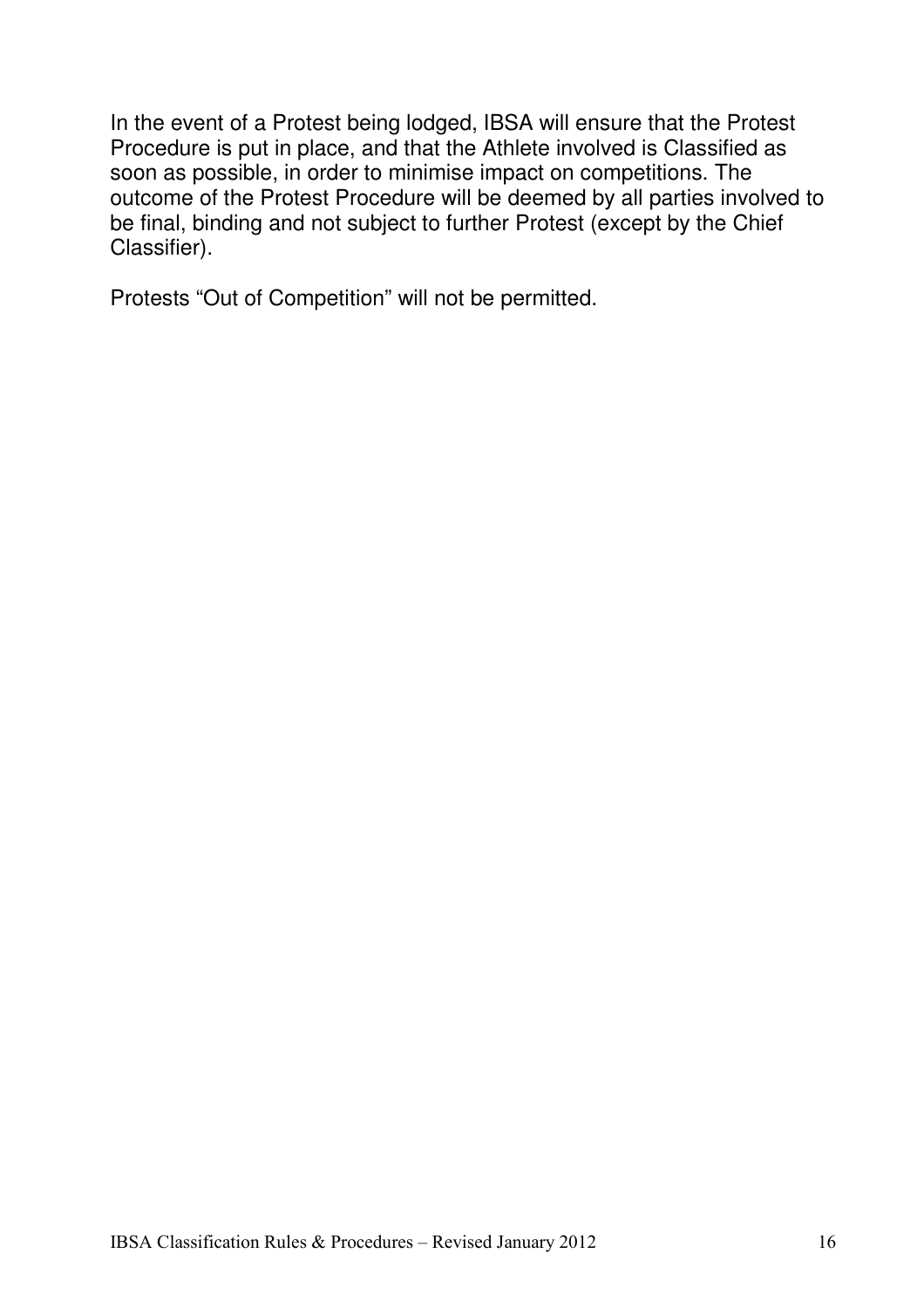## **10 – Appeals Policy and Procedures**

## Appeal

The term "Appeal" refers to the procedure by which a formal objection to the manner in which Classification Procedures have been conducted is made, and the method by which the Appeal is subsequently resolved.

Appeal Authority & Jurisdiction

IBSA has the authority to appoint an Appeal Body to review Classification decisions in order to ensure that:

- All appropriate Sport Class allocation procedures have been followed
- Ensure that all appropriate Protest procedures have been followed.

No Appeal Body has jurisdiction to review the merits of an allocation of Sport Class or Sport Class Status.

Under no circumstances may the Appeal Body modify a Classification decision by allocating an Athlete a new Sport Class and/or Sport Class Status.

The Appeal Body may hear Appeals only in cases in which all other available remedies, including but not limited to Protest procedures, have been exhausted.

Appeal Submission

Appeals may be commenced at any time, by submitting a Notice of Appeal to the IBSA Medical Director, a copy of which will be promptly transmitted to the opposing party.

Only an IBSA Member Federation, National Paralympic Committee (NPC) or National Federation (NF) has the right to submit an Appeal.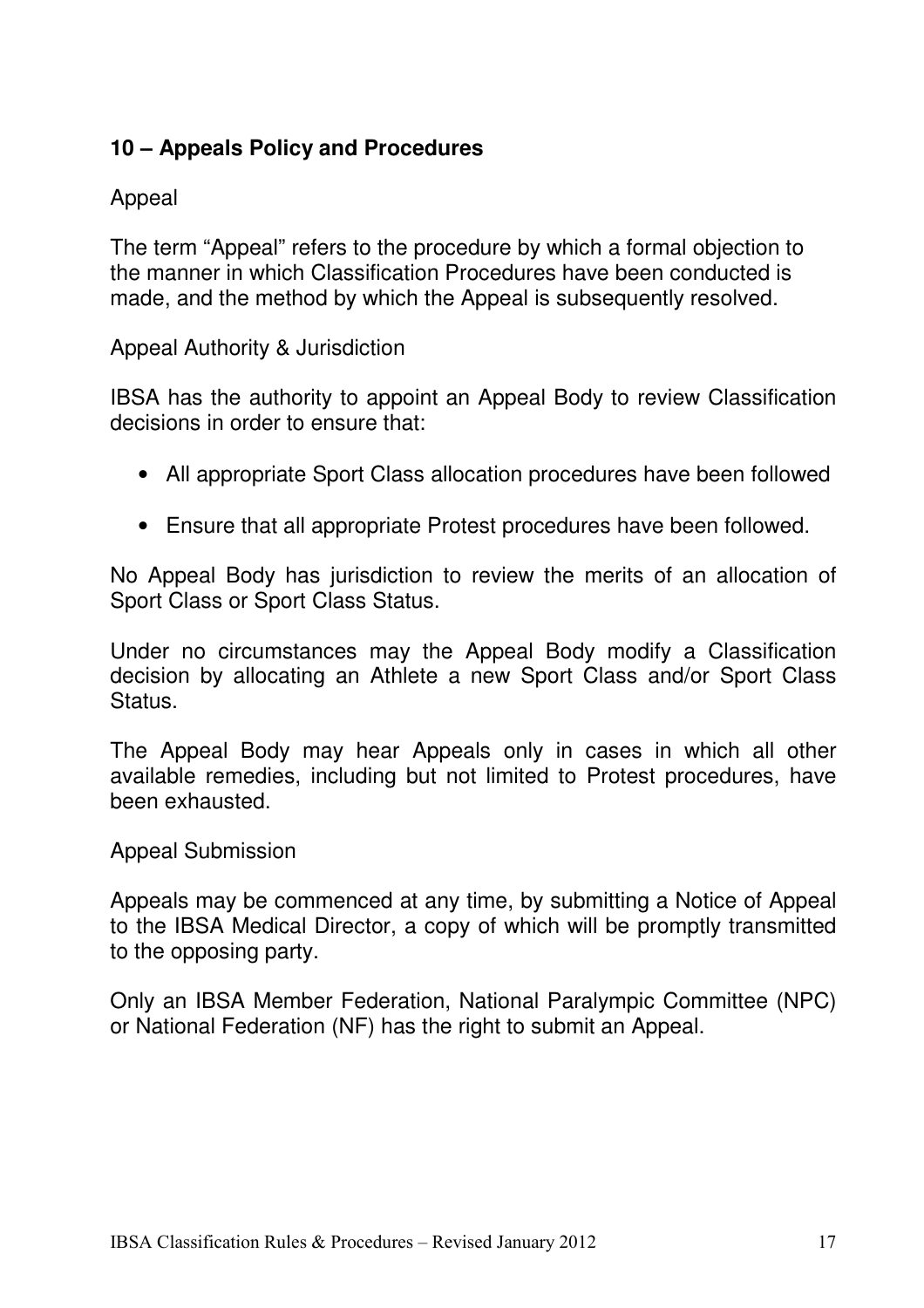A Notice of Appeal must:

- Identify the party requesting the Appeal
- Provide the name, nation and sport of the Athlete whose Sport Class and/or Sport Class Status is the subject of the Appeal
- Identify the decision being Appealed, by attaching a copy of the decision (if written) or briefly summarising it
- Specify the grounds for the Appeal i.e. what procedures were not followed correctly
- Identify all documents, evidence and witnesses to be put forward in support of the Appeal.

An Appeal will be subject to prior payment of a fee of  $\epsilon$ 100, payable by the party lodging the Appeal. Should the Appeal be upheld, this fee will be reimbursed; should it be rejected, the fee will be forfeited.

On receipt of a Notice of Appeal, the IBSA Medical Director will conduct a review to determine whether all other available remedies have been exhausted by the party bringing the Appeal. If all other available remedies have not been exhausted, IBSA will issue a written decision dismissing the Appeal.

## Appeal Procedures

If all other available remedies have been exhausted, IBSA will:

- Advise all relevant parties that an Appeal Body will be constituted for the purposes of hearing the Appeal
- Send a copy of the Notice of Appeal, and all documents, evidence and details of witnesses to the party named in the Notice of Appeal (the Opposing Party)
- Advise the Opposing Party that it must, within 28 calendar days of receiving a Notice of Appeal, submit to the Appeal Body a list of all documents, evidence and expert witnesses to be offered by the Opposing Party in relation to the Appeal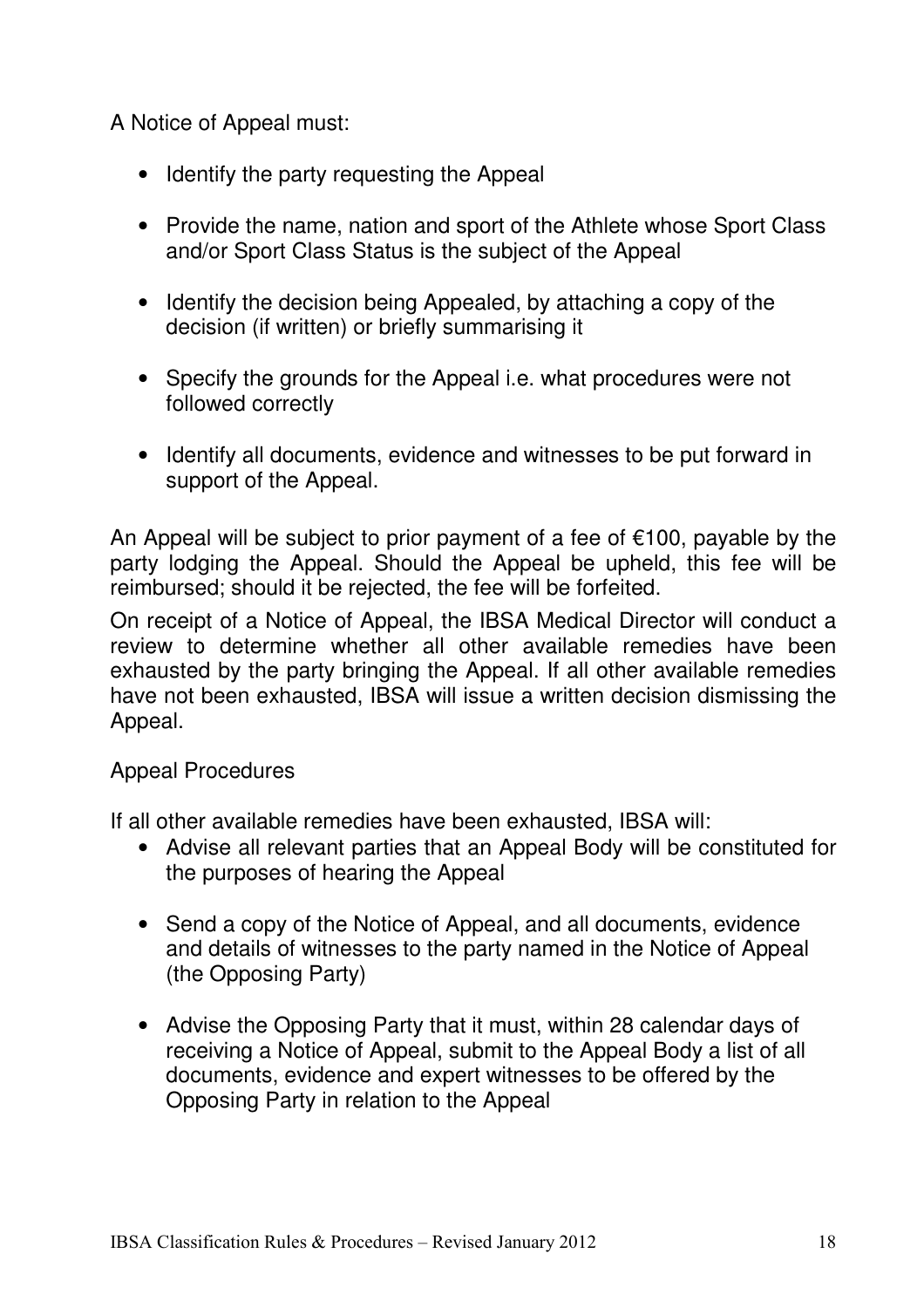• Set a Hearing location and date: the Appeal Body has the right, in its sole discretion, to conduct a Hearing live, by telephone conference or by video conference.

### Appeal Hearing

The Appeal Body, all of whose members must comply with and have signed a conflict of interest agreement, will be comprised of no less than three individuals who have at no stage been involved with, or informed of, the dispute brought before the Appeal Body.

In order to ensure a level of independence of decisions, a majority of the members of the Appeal Body should not have any other official responsibility in IBSA.

The Appeal Body may designate counsel to assist it in the Hearing.

IBSA and the applicable IBSA Member Federation, National Paralympic Committee (NPC) or NF, has the right to be represented by counsel and, if necessary, to engage an interpreter approved by the Appeal Body.

Not more than two representatives of any party, excluding the Athlete and any interpreter, is entitled to participate in the Hearing.

Each party has the right to offer documentary evidence, to submit a hearing memorandum or brief, and (subject to the Appeal Body's discretion) to call witnesses.

#### Appeal Decision

The Appeal Body will issue a written decision resolving any Appeal after the Hearing. The decision will be provided to all parties, to the IF, and to the Competition Organising Committee (in the case of Appeals conducted in connection with a Competition).

The Appeal Body will either:

- Affirm that the procedures were followed correctly, or
- Decide that the procedures were not followed correctly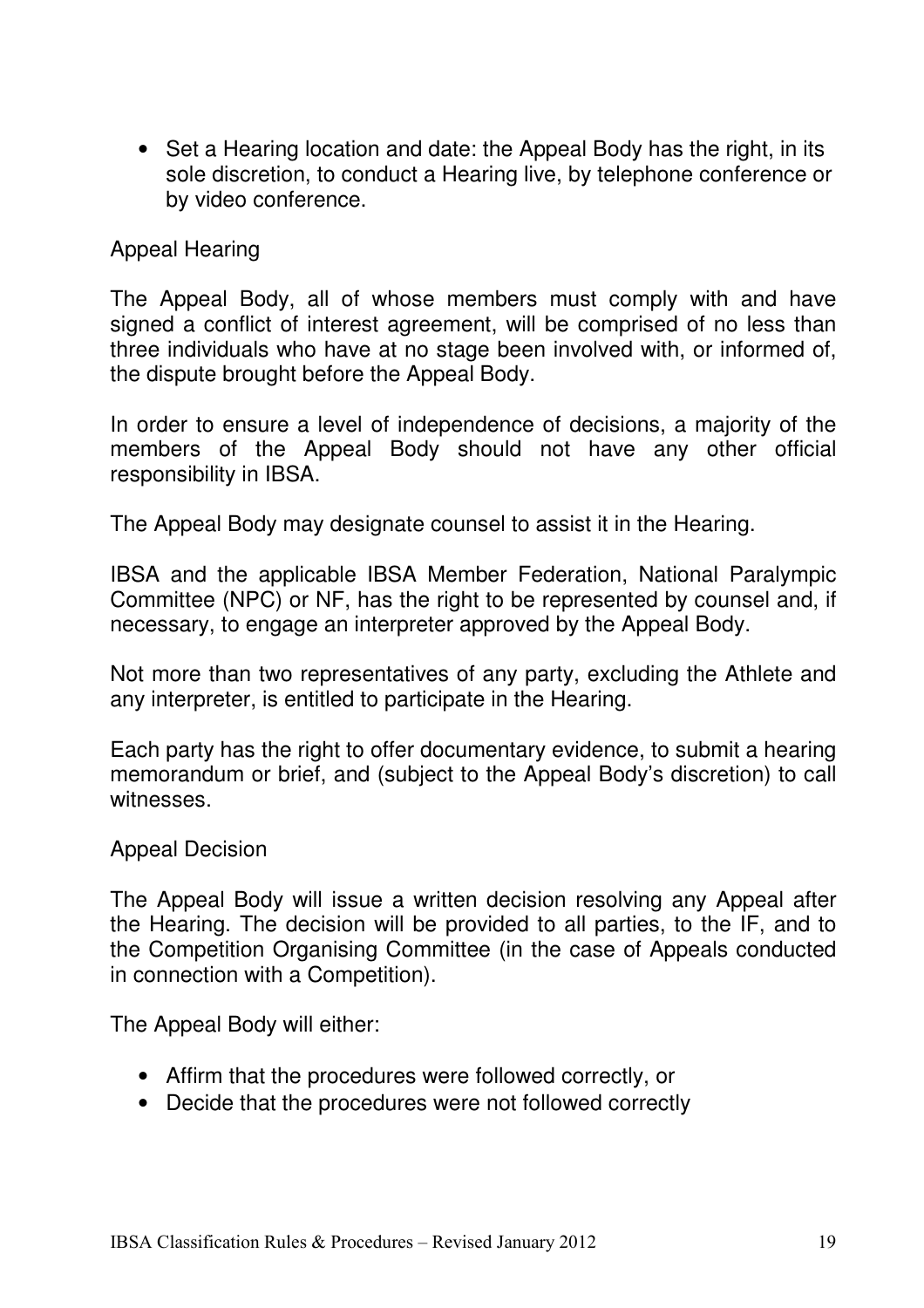If it is decided that the procedures were not followed correctly, the Appeal Body's written opinion will specify the procedural error committed and will direct the appropriate party to reconsider the decision in a manner consistent with Appeal Body's instructions.

IBSA is responsible for ensuring that the Appeal Body's directives are followed in a timely manner.

Appeal decisions are final and are not open to any further appeal.

### **Confidentiality**

Appeal proceedings are confidential. The parties and the Appeal Body should not disclose facts or other information relating to the dispute or the proceedings to any person or entity excluding, to the extent necessary to prosecute or defend the Appeal:

- Employees or agents of a party
- Witnesses whose testimony may be offered on Appeal
- Counsel, consultants or interpreters engaged for purposes of the Appeal

The Appeal Body may, in its sole discretion, require all persons who attend a Hearing to sign a statement agreeing to maintain the confidentiality of facts or information disclosed during the Hearing. Any individual refusing to sign such a statement may be excluded from the Hearing.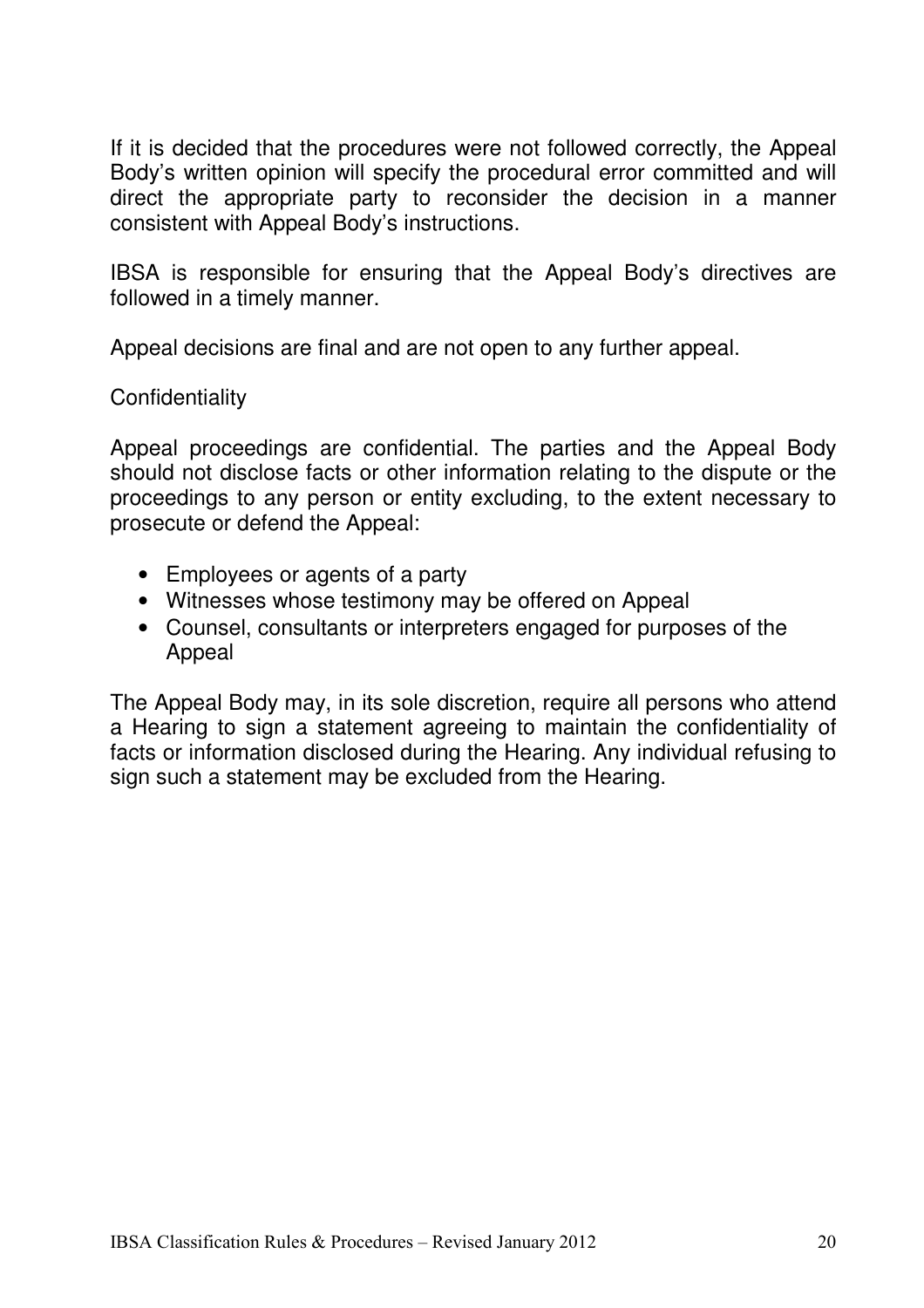## **11 – Classification Equipment & Environment**

The following Specified Classification Equipment is required on site for the duration of the Athlete Evaluations; items are required per Classification Panel (photos of equipment shown as an appendix to this document):

- Berkeley Rudimentary Vision Test set (or STEs Single Tumbling Es)
- LogMAR Test Chart (with illiterate E for distance visual acuity testing)
- Autorefractometer
- Box of Lenses with Frame
- Lensometer
- Ruler/Rod (30cm)
- Slit lamp (with +90D or 78D Lens)
- Ophthalmoscope (direct)
- Tangent Screen, Targets and Patch (preferably white)
- Drops
	- o Dilating (Tropicamide 0.5%)
	- o Topical Anaesthesia (Proparacaine 0.5%)

In addition, the classification venue must possess one separate room containing the following Specified Classification Equipment (along with technical support):

- Automated Perimetry (either Goldmann VF Perimeter, Humphrey Field Analyser or Octopus Interzeag)
- Gonioscope (e.g. Sussman, Zeiss 4 mirror)

This room must be equipped with 2 tables and 4 chairs (two of which should be vertically adjustable).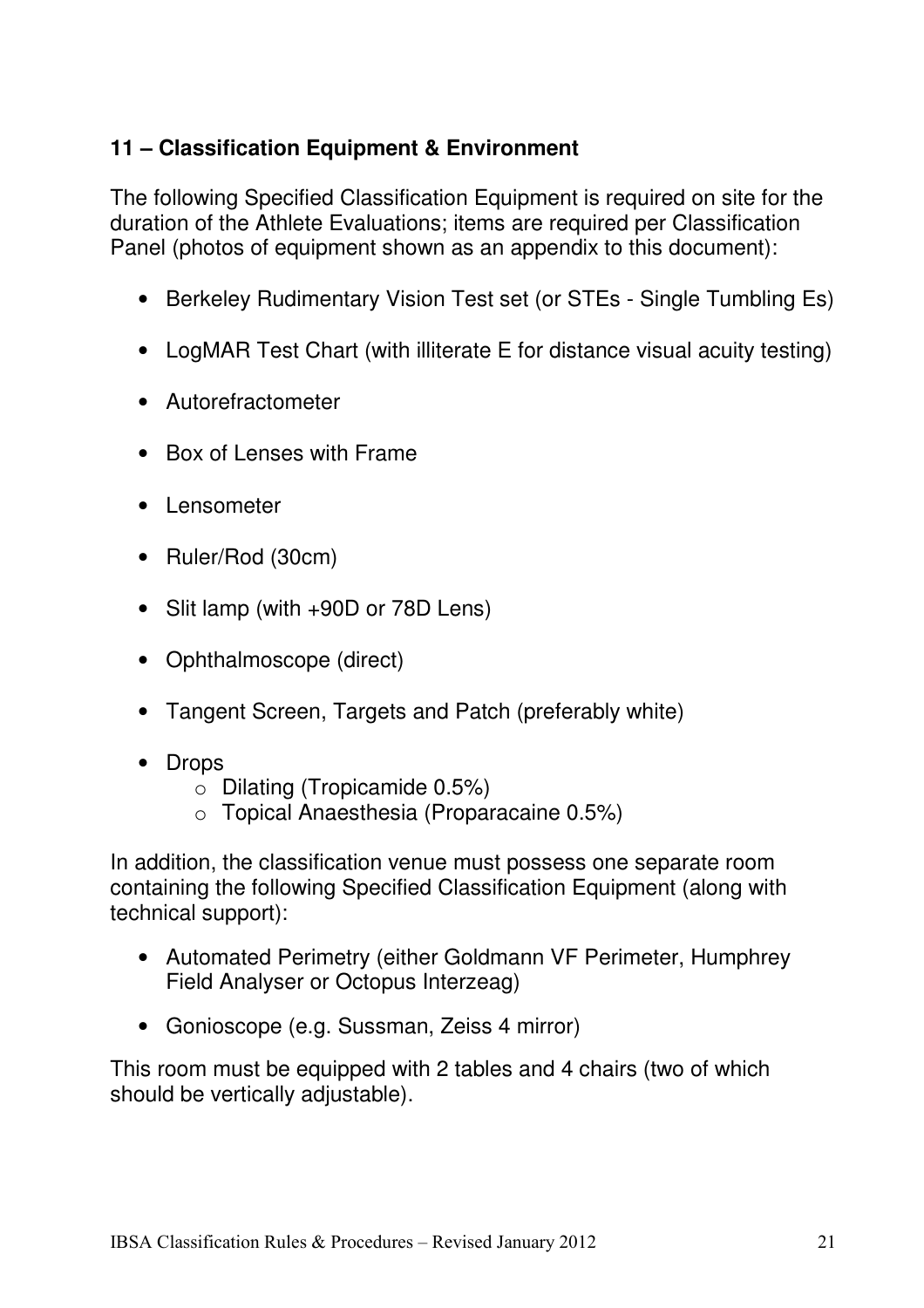#### 11.2 Classification Environment

One room must be provided for each Classification Panel.

One room, to act as a waiting area for Athletes and support personnel, must be provided.

One separate room, designated as the Classification Office, must be provided. This room must contain a desk, three chairs, internet access and printing facilities.

Only one Athlete, one support person, one translator (if required and provided by the Athlete) and the Classification Panel (plus Chief Classifier), will be permitted inside the Classification Room.

Each room must be a minimum of 3mx7m in size.

There must be no great variation in luminosity between the waiting area and the classification room.

It must be possible to control the luminosity (brightness of the light source) in the room being utilised for classification.

The Classification Room and Waiting Room should have no natural light. Windows must be adapted to fully obscure outside light. Lighting should be of normal room illumination.

Athletes must arrive 30 minutes before Classification is due to take place, and remain in the Waiting Room until the Classification process commences.

Athletes are required to complete the first section of the Classification Form before entering the Classification room. The consent section must be signed by the Athlete and, if underage, the Coach/Supervisor must countersign.

Only one individual may accompany the Athlete during Classification. Such individual must remain out of sight of the V.A. Charts. However, should the Athlete require the presence of a translator, such an individual (provided by the Athlete) will also be permitted to attend.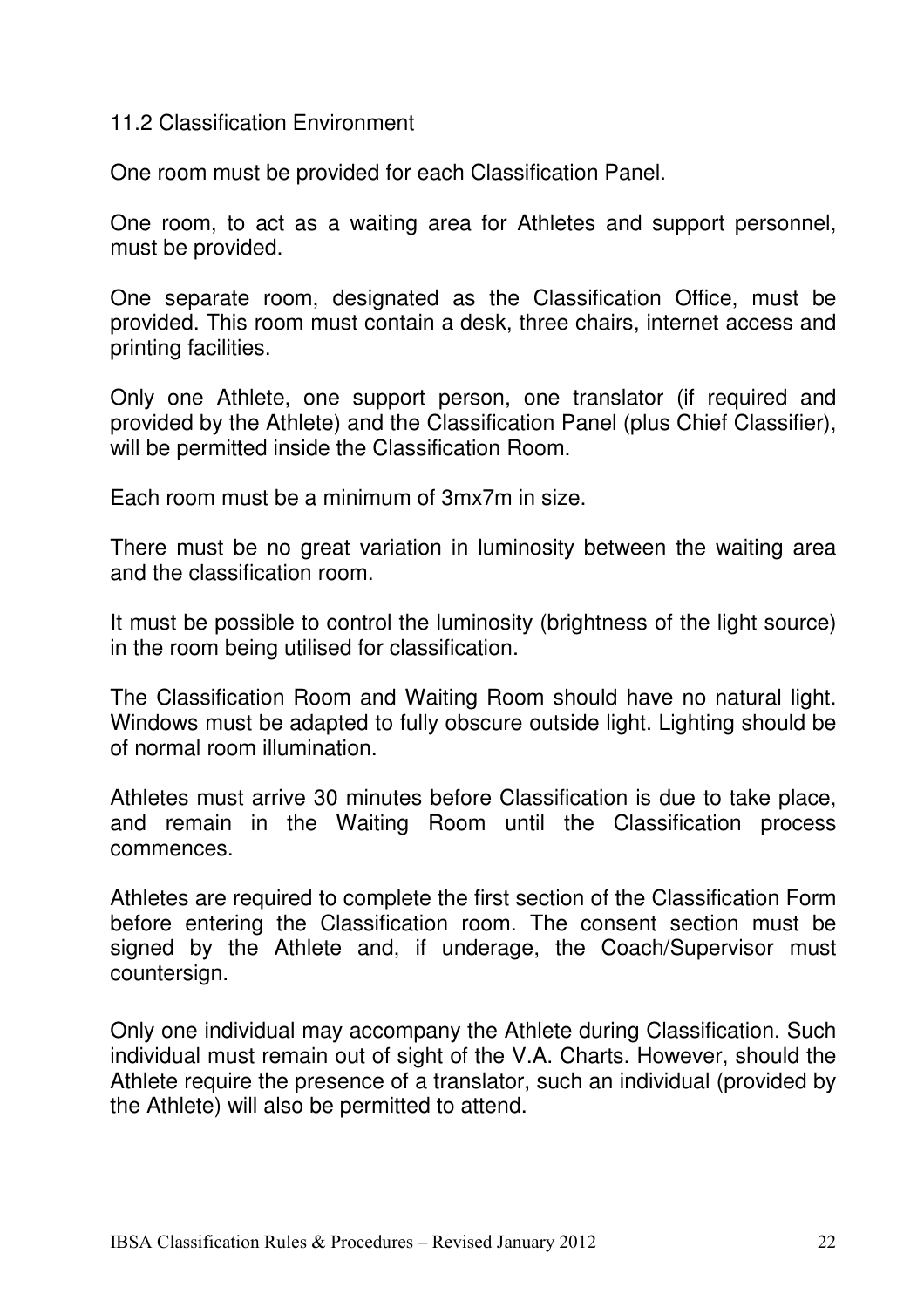### **12. – Medical Diagnostics**

Visual Classification, for the purpose of competing in Sport, is NOT a diagnostic procedure; however, supporting evidence relating to the type and nature of the impairment is vitally important and must be provided to IBSA in advance of the classification assessment.

The Athlete is required to be assessed by an ophthalmologist (or optometrist depending on local availability) and to have the results of such assessment recorded on the Medical Diagnostics Form.

Medical Diagnostics Form for Athletes with Visual Impairment (see below)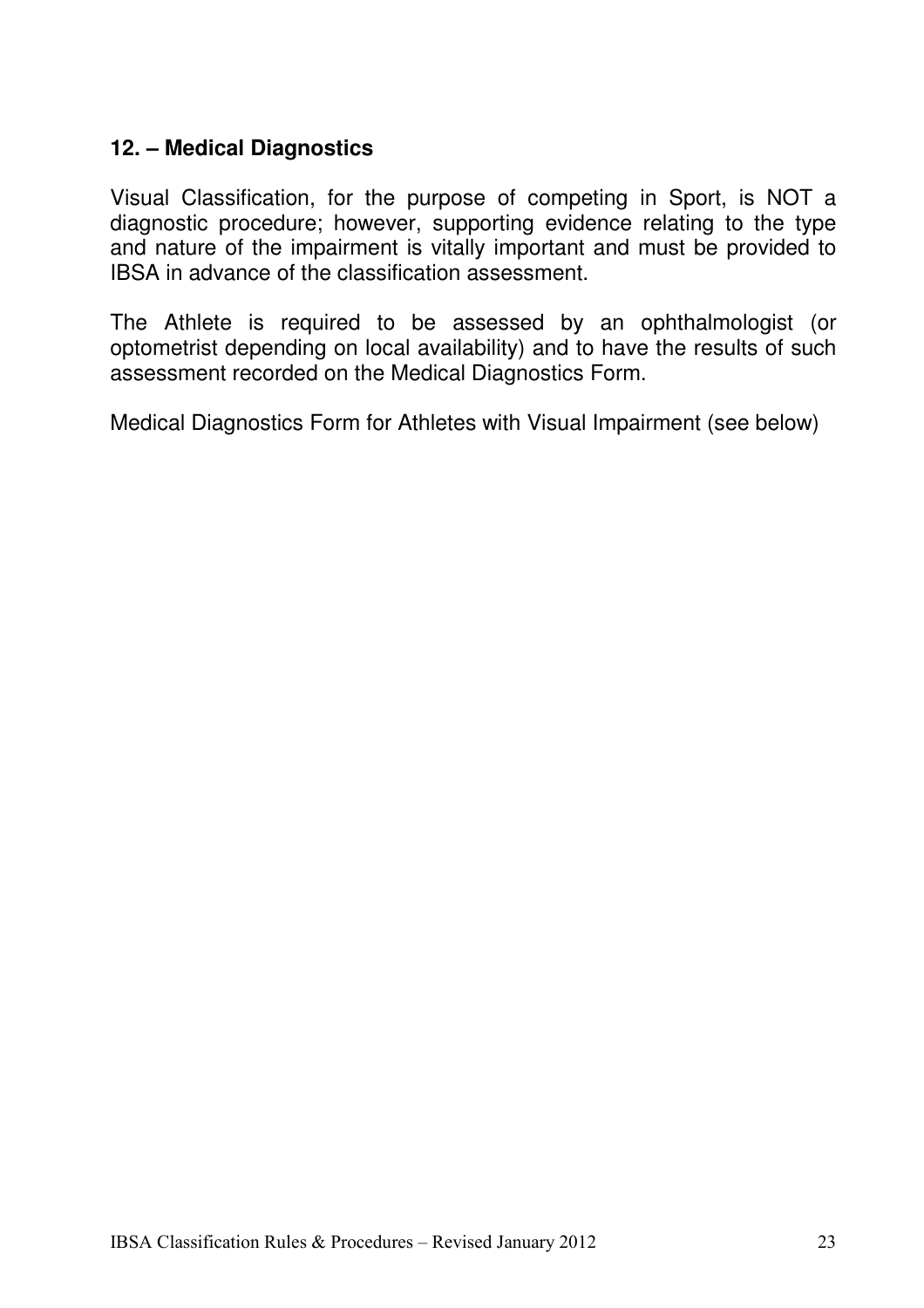## MEDICAL DIAGNOSTICS FORM FOR ATHLETES WITH VISUAL IMPAIRMENT

- Form may be completed and submitted by email to dd@ibsa.es
- The form is to be filled out by a registered ophthalmologist (or other eye doctor as applicable by country).
- The form is used to determine the athlete's vision in accordance with the relevant IF classification rules.

Please complete this form legibly and in capital letters.

Incomplete Applications will be returned and must be re-submitted. Athletes cannot present for classification until applications have been completed.

#### 1. ATHLETE INFORMATION

| First Name: |                                 |                              |  |
|-------------|---------------------------------|------------------------------|--|
| Last Name:  |                                 |                              |  |
| Gender:     | Female $\square$ Male $\square$ | Date of Birth<br>$(d/m/y)$ : |  |
|             |                                 |                              |  |
| Address:    |                                 |                              |  |
| City:       |                                 | Country:                     |  |
| Sport:      |                                 |                              |  |

#### 2. MEDICAL INFORMATION

Current diagnosis with sufficient medical information (see note 1):

Medical history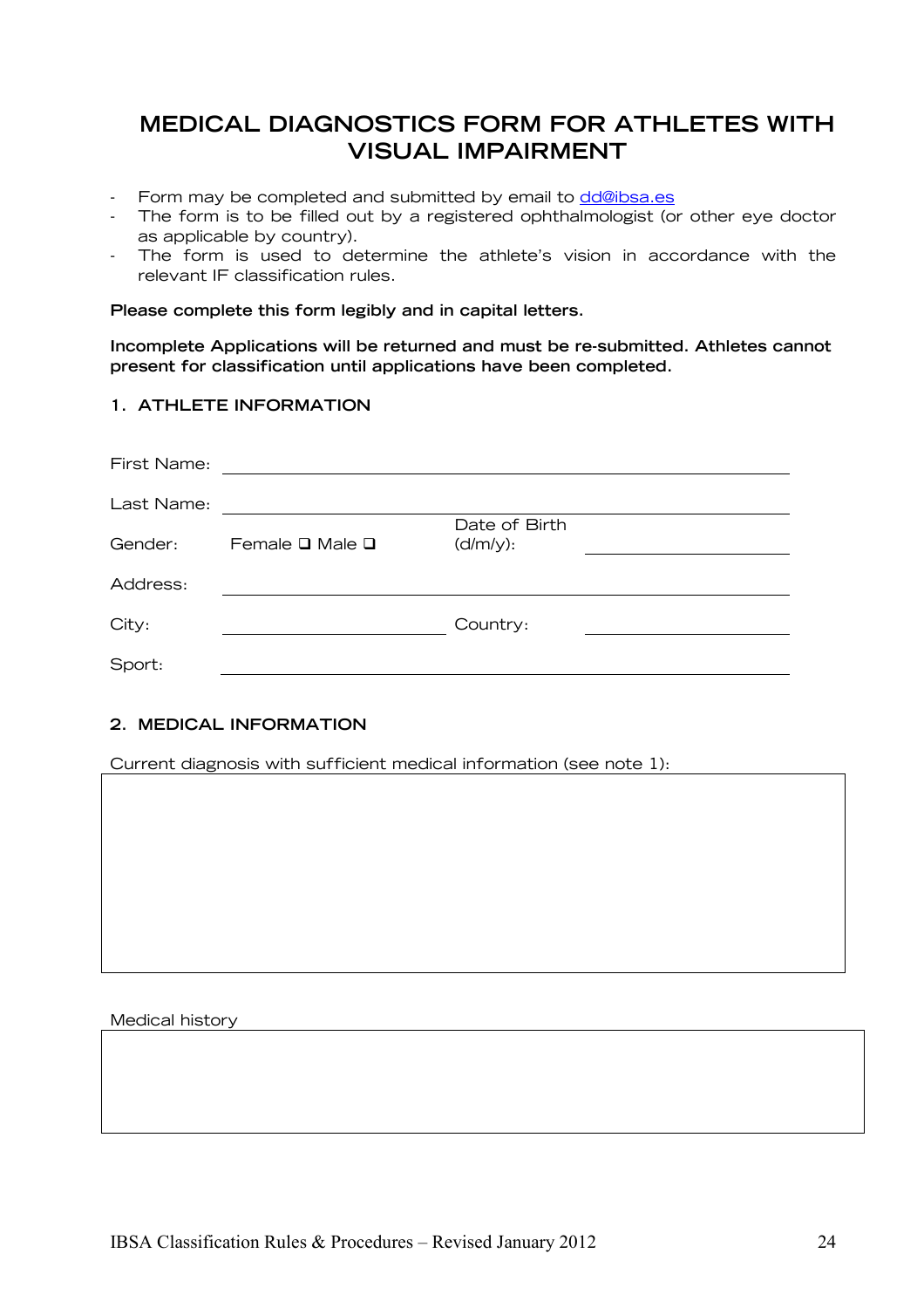| Age of onset:                    |                 |                                                                      |     |  |  |
|----------------------------------|-----------------|----------------------------------------------------------------------|-----|--|--|
| Anticipated future procedure(s): |                 |                                                                      |     |  |  |
|                                  |                 | Glasses : yes / no  Contact lenses : yes / no  Prosthesis : yes / no |     |  |  |
|                                  | Correction: R L |                                                                      | R L |  |  |
| Eye Medications                  |                 |                                                                      |     |  |  |
|                                  |                 |                                                                      |     |  |  |
| <b>Eventual Drug Allergies:</b>  |                 |                                                                      |     |  |  |

#### 3. ASSESSMENT RESULTS

Visual Acuity

|                | With Correction | <b>Without Correction</b> |
|----------------|-----------------|---------------------------|
| P <sub>F</sub> |                 |                           |
|                |                 |                           |

Type of correction:

Measurement Method:

Visual Field (see note 2) Please attach visual field map.

| In degrees (radius) |  |
|---------------------|--|
|                     |  |
|                     |  |

#### 4. MEDICAL PRACTITIONER DECLARATION

 $\Box$  I certify that the above-mentioned information is medically appropriate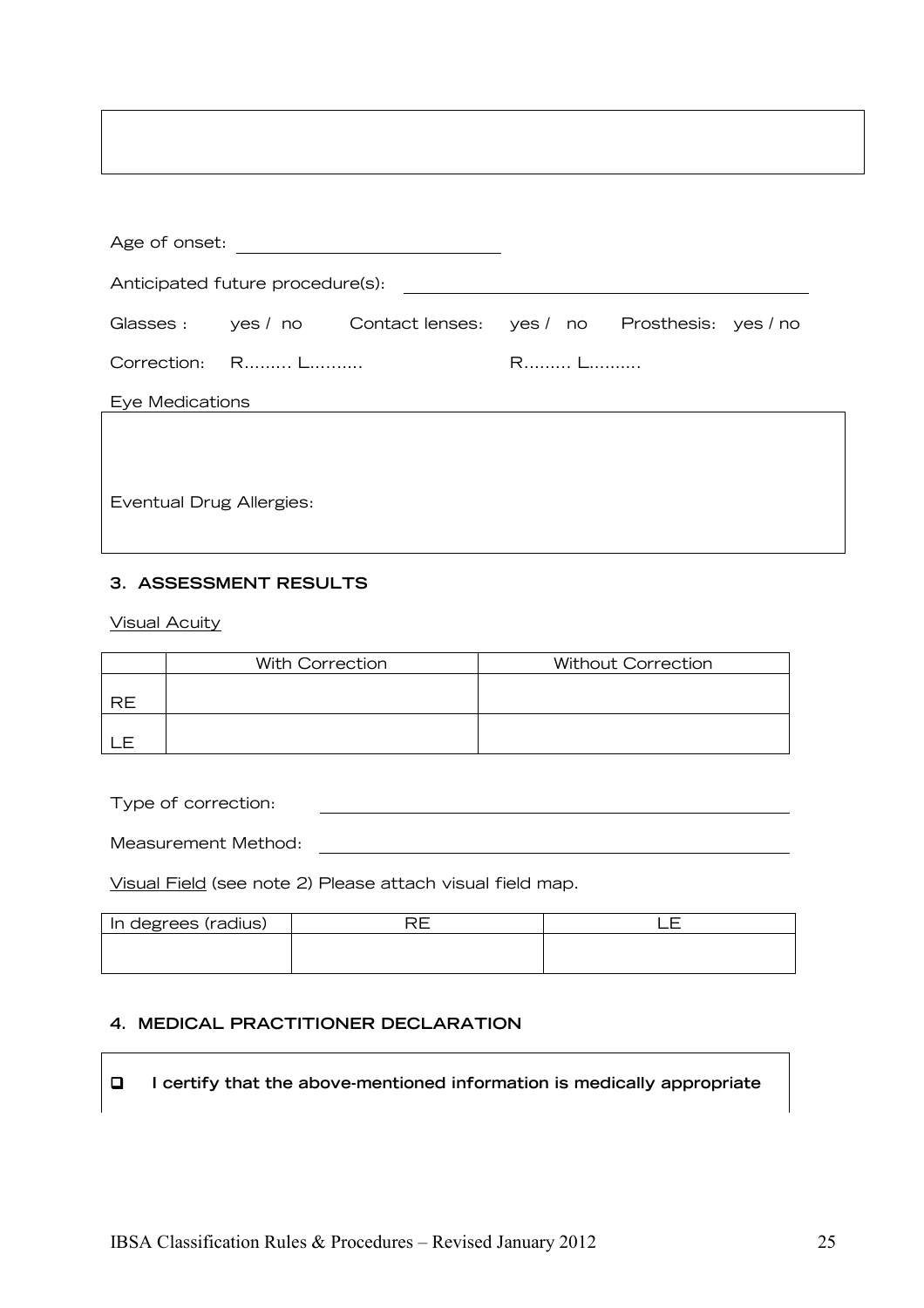| I certify that there is no contra-indication for this individual to compete<br>◻<br>at competitive level in the sport mentioned. |          |  |  |
|----------------------------------------------------------------------------------------------------------------------------------|----------|--|--|
| Name:                                                                                                                            |          |  |  |
| <b>Medical Speciality:</b>                                                                                                       |          |  |  |
| <b>Registration Number:</b>                                                                                                      |          |  |  |
| Address:                                                                                                                         |          |  |  |
| City:                                                                                                                            | Country: |  |  |
| Tel.:                                                                                                                            | E-mail:  |  |  |
| Signature of Medical Practitioner:                                                                                               |          |  |  |
| Date:                                                                                                                            |          |  |  |

#### Note 1 Diagnosis

Evidence confirming the diagnosis must be attached and forwarded with this application. The medical evidence should include a comprehensive medical history and the results of all relevant examinations, laboratory investigations and imaging studies. Copies of the original reports or letters should be included where possible. Evidence should be as objective as possible in the clinical circumstances and in the case of non-demonstrable conditions, independent supporting medical opinion will assist this application. Such evidence should include report and graphic results (where applicable) on:

- Pattern Visual Evoked Potentials
- Electroretinography / Electrooculography
- Cerebral Magnetic Resonance Imaging

#### Note 2

Visual Field must be tested by full-field strategy (30° central field test will not be accepted, by means of any of the following devices):

- Humphrey Field Analyzer, Twinfield (Oculus), Octopus (interzeag), Rodenstock Peristat, Medmont (MAP), Goldmann Perimetry Intensity III/4

It is the responsibility of the Athlete to submit a copy of this Medical Diagnostics Form and all relevant documentation to the appropriate International Federation. The athlete should present a copy of this document each time he/she presents for classification.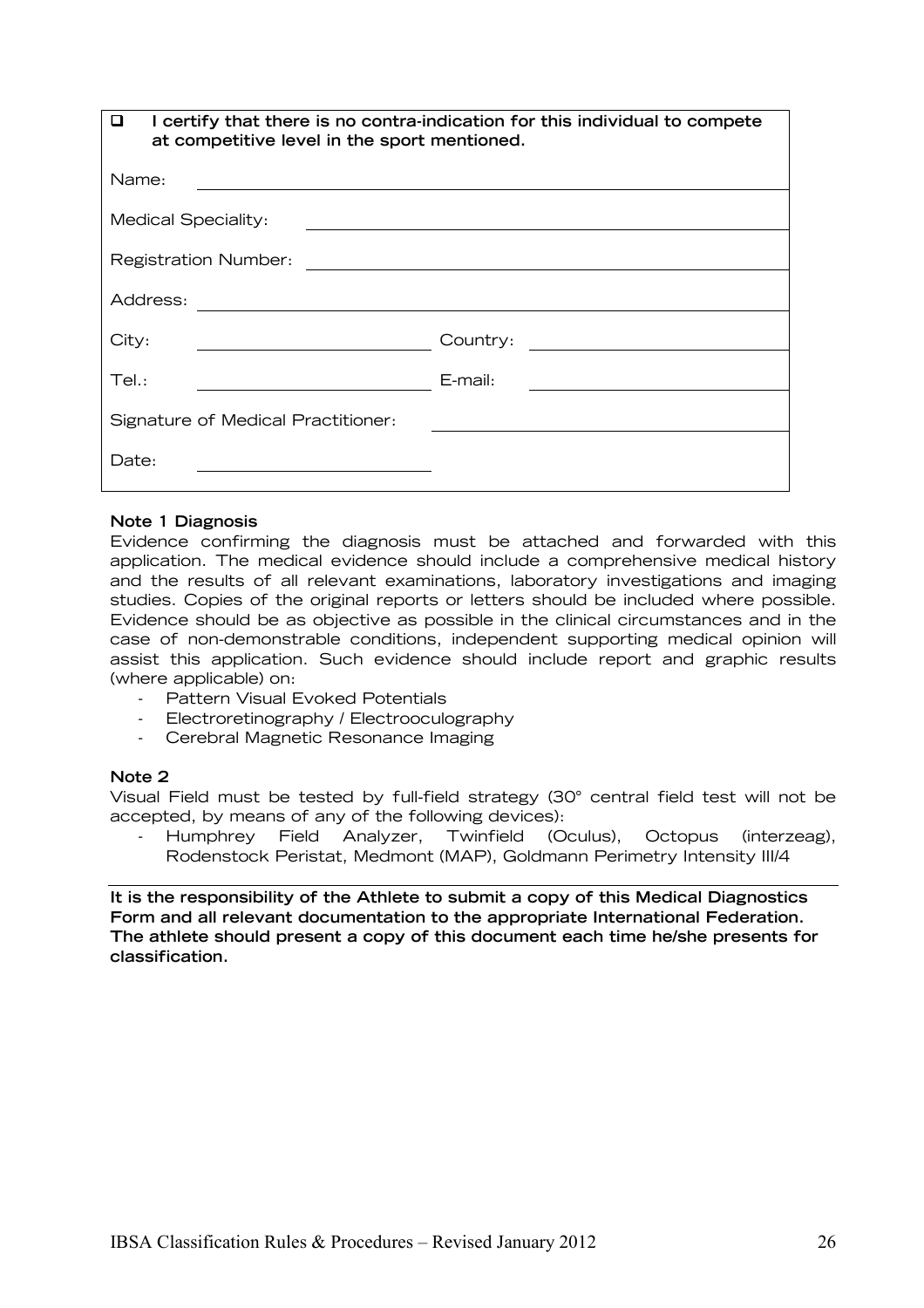#### **13 - Photos of VI Classification Equipment**



Berkeley Rudimentary Vision Test charts ("BRVT charts")

Set includes three small charts:

- Single Tumbling E charts
- Grating Acuity charts (with stripes)
- White Field Projection charts (larger black and white fields)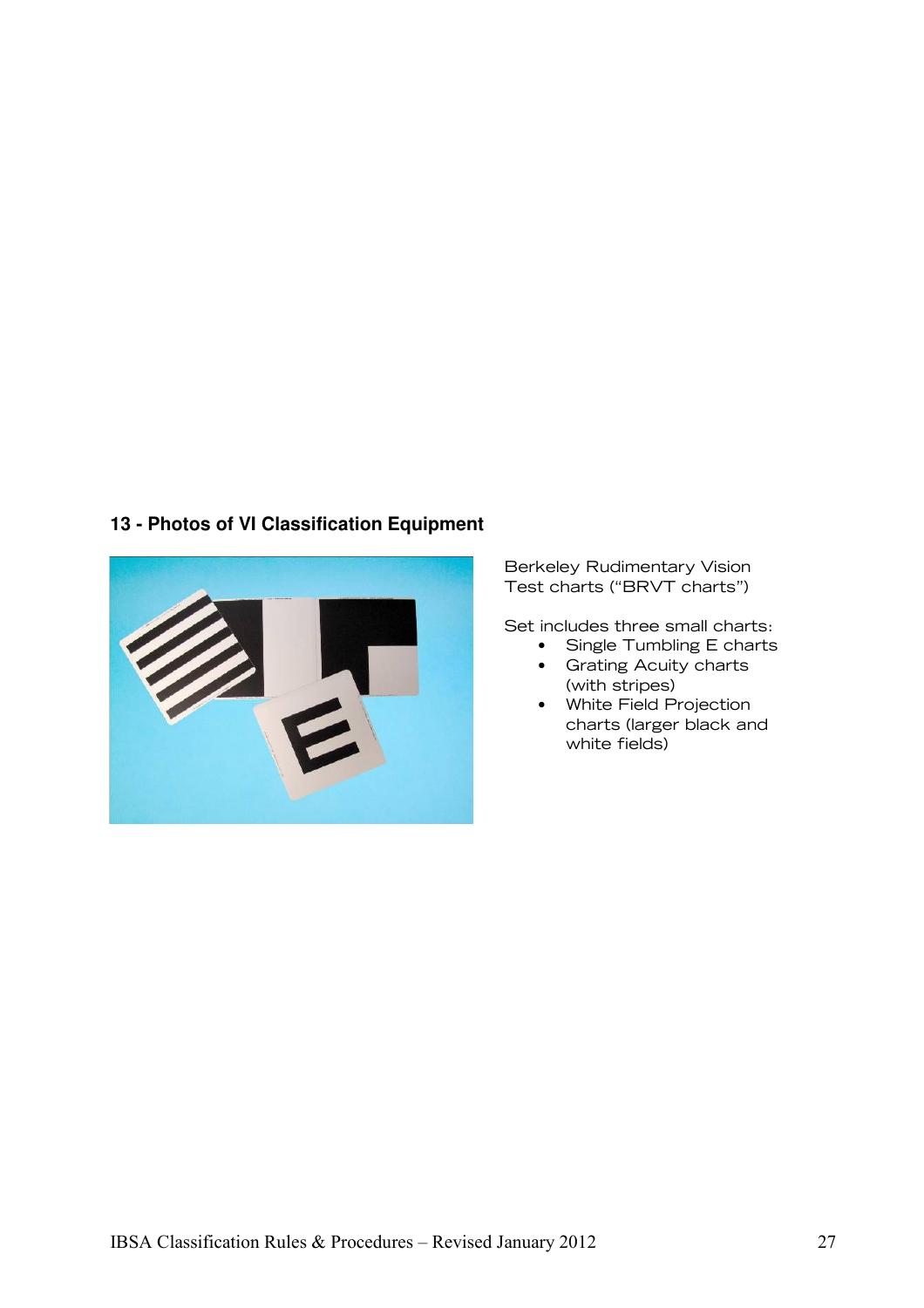



LogMAR Test Chart Illiterate E for Distance Visual Acuity **Testing** 

Autorefractometer

Box of lenses with frame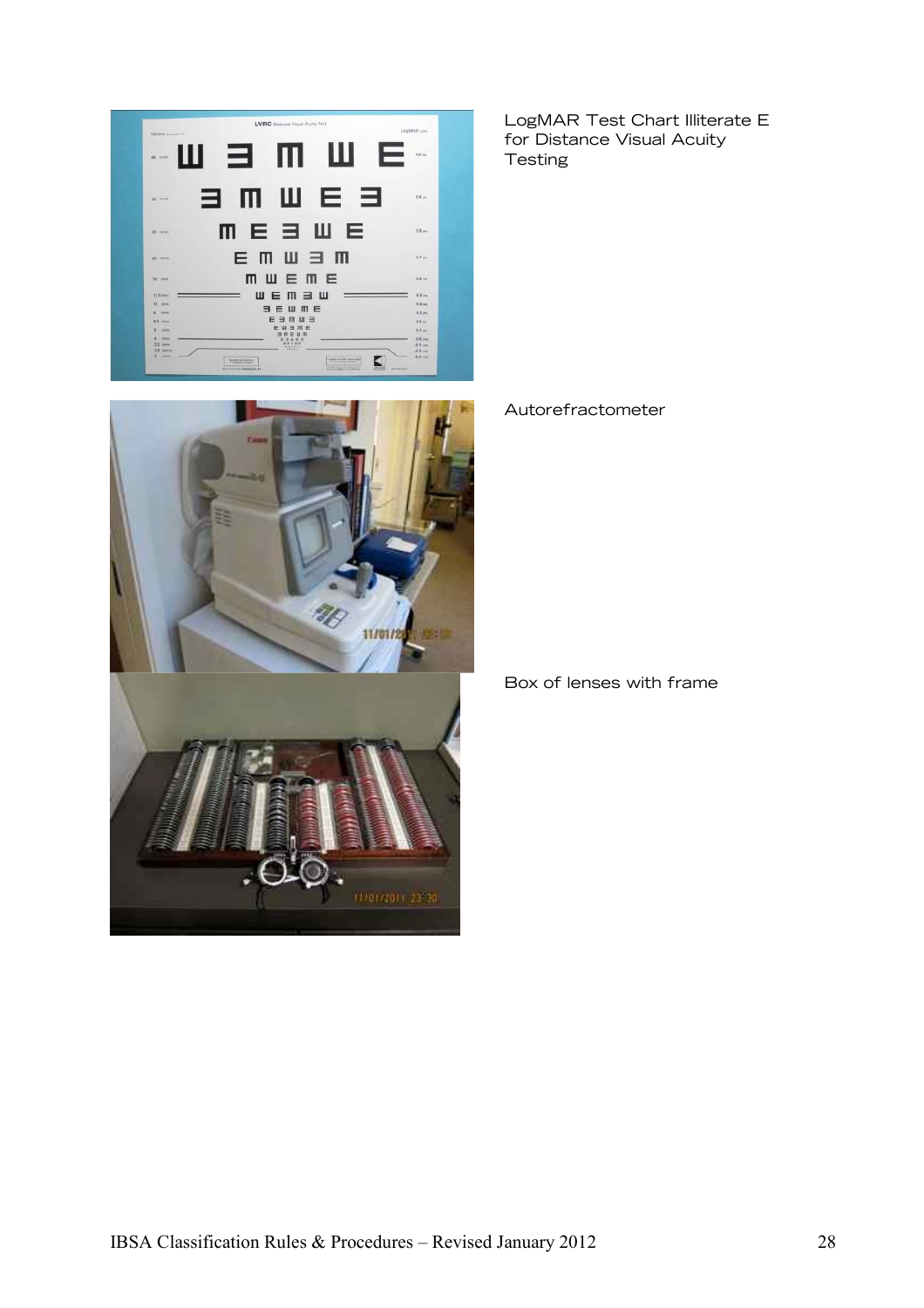





#### Lensometer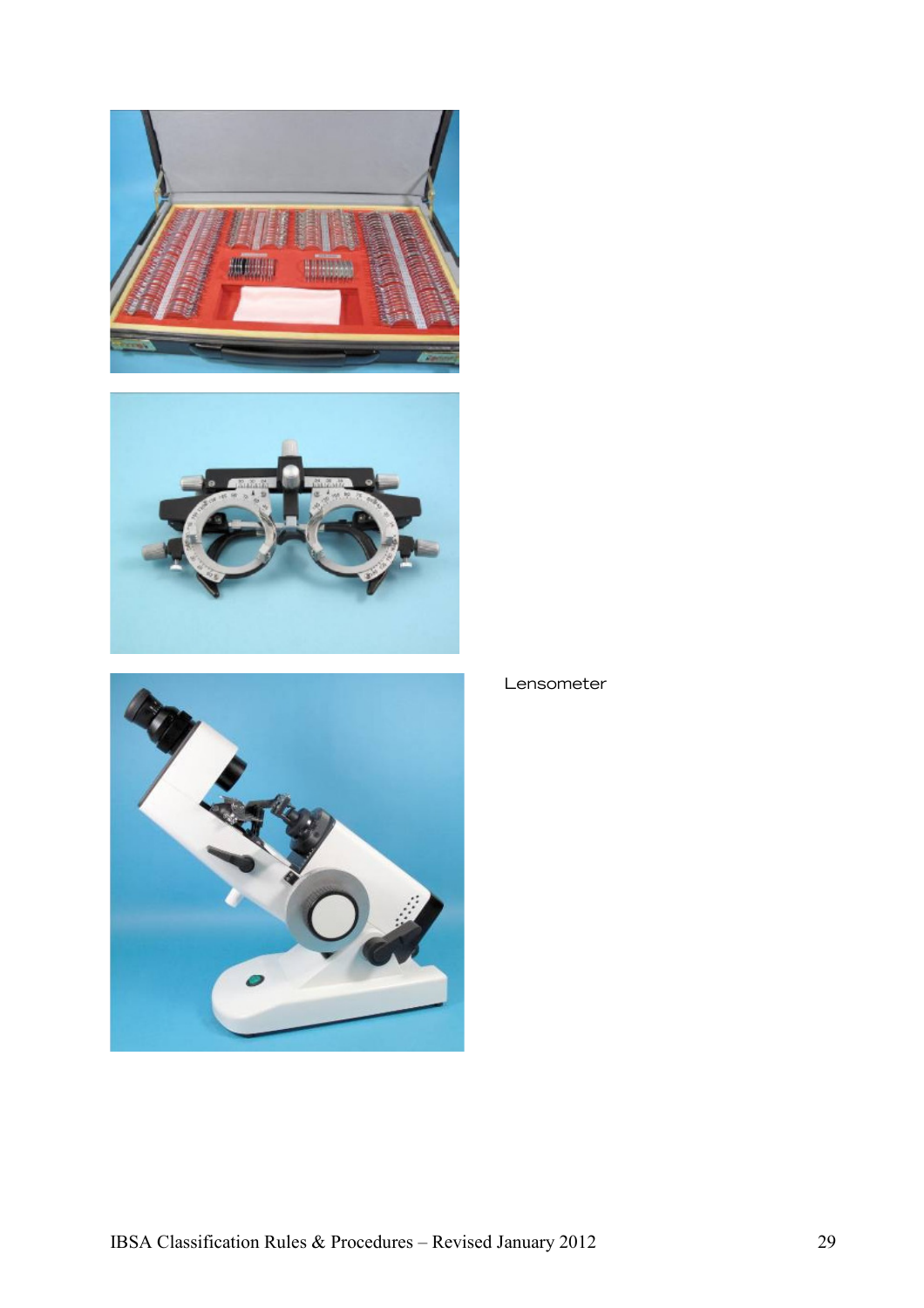

#### Slit Lamp

With +90D lens





#### Ophthalmoscope (direct)

#### Tangent Screen